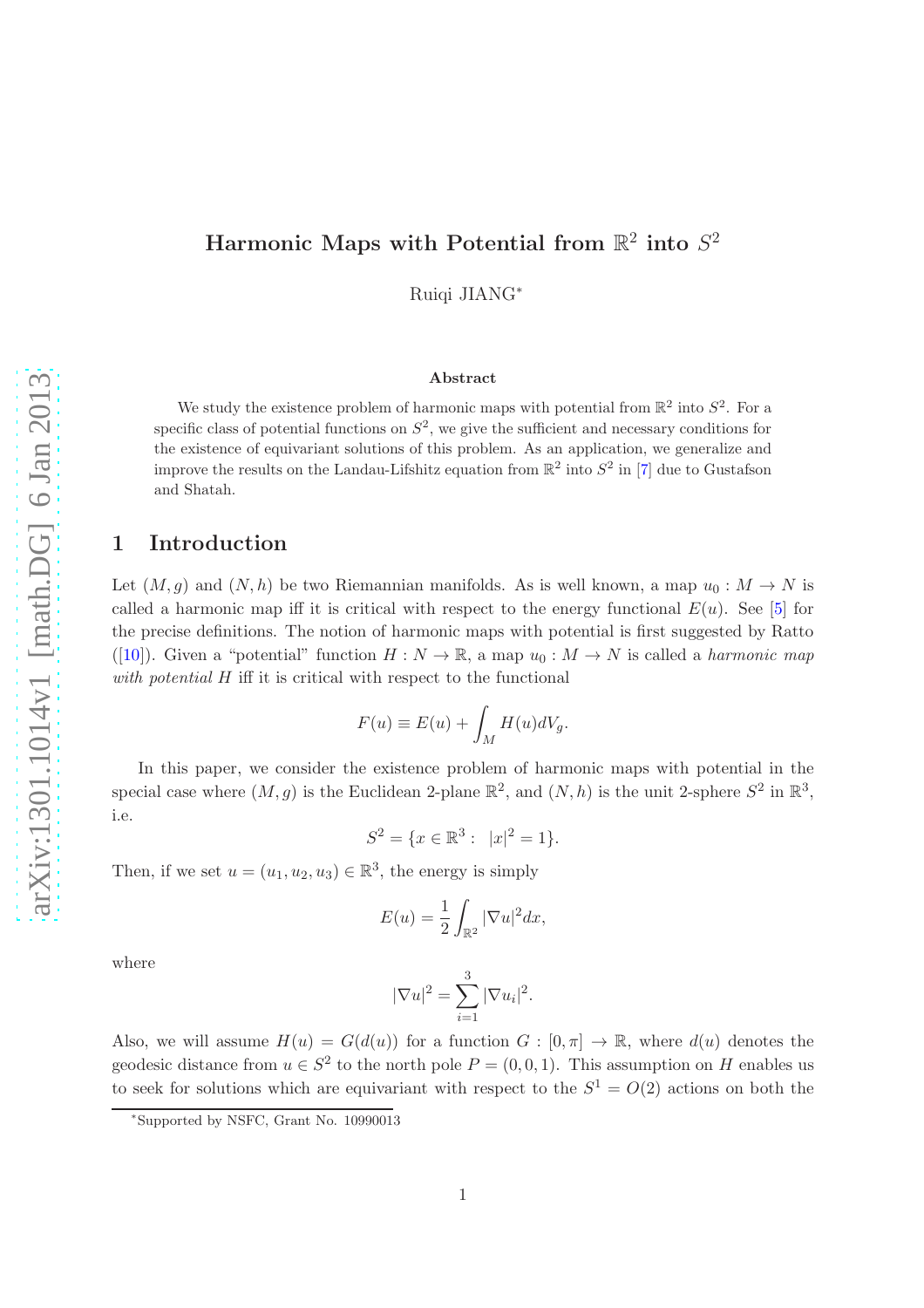domain  $\mathbb{R}^2$  and the target  $S^2$ . If we identify the  $(x_1, x_2)$ -plane with the complex plane C, and consider  $\mathbb{R}^3 = \mathbf{C} \oplus \mathbb{R}^1$ , then an *m*-equivariant map u takes the following form.

$$
u(r,\theta) = \sin h(r)e^{im\theta} + \cos h(r) \cdot e_3 \tag{1.1}
$$

where  $h: [0, \infty) \to \mathbb{R}^1$  with  $h(0) = 0$ , m is an non-zero integer, and  $e_3 = (0, 0, 1)$  is the unit vector. For such m-equivariant maps, the energy  $F$  reduces to a functional on the function  $h$  as follows. (We omit the factor  $2\pi$  in the integrals.)

$$
J(h) = \frac{1}{2} \int_0^\infty \left( h'^2 + \frac{m^2 \sin^2 h}{r^2} \right) r dr + \int_0^\infty G(h) \, r dr. \tag{1.2}
$$

Moreover, if h is a critical point of J, then the map u defined in  $(1.1)$  is a critical point of F, hence a harmonic map with potential for the chosen potential function  $H$ . Thus, the question of finding harmonic maps with potential is reduced to solving the following O.D.E., which is the Euler-Lagrange equation of  $J(u)$ , with suitable boundary conditions at  $r = 0$  and  $r = \infty$ .

$$
h'' + \frac{1}{r}h' - \frac{m^2 \sin h \cos h}{r^2} = g(h)
$$
\n(1.3)

where  $g(h) = G'(h)$ . The boundary conditions we assume will be

$$
h(0) = 0, \quad h(\infty) = \pi \tag{1.4}
$$

Such a problem has been considered by some authors in connection with Landau-Lifshitz type equations. Gustafson and Shatah ([7]), when looking for periodic solutions to certain Landau-Lifshitz type equation, studied the above problem with  $g(h) = \lambda \sin h \cos h + \omega \sin h$ . Their result shows that, if  $\lambda > 0$ , and  $\omega > 0$  is small, then the problem has a solution which has finite energy and increases monotonely from 0 to  $\pi$ . In [8], Hang and Lin considered the same equation with  $g(h) = -\lambda \sin h \cos h$ , but the condition at infinity is replaced by  $h(\infty) = \pi/2$ . They prove for each  $\lambda > 0$  there exists a unique solution of infinite energy for their problem.

In this paper, we will consider a class of functions  $q$  in  $(1.3)$  for which the solvability question of problem  $(1.3)-(1.4)$  can be completely answered. The functions g in this class satisfy the following conditions.

(*i*) There exists  $\xi \in (0, \pi)$  such that

$$
\begin{cases}\ng(0) = g(\xi) = g(\pi) = 0, \\
g(x) > 0, \quad x \in (0, \xi), \\
g(x) < 0, \quad x \in (\xi, \pi);\n\end{cases}
$$

(*ii*)  $\int_0^{\pi} g(x) dx > 0;$ 

(*iii*)  $g'(\pi) > 0$ .

We choose the potential function  $G$  in  $(1.2)$ , which is a primitive of  $g$ , to be

$$
G(x) = -\int_{x}^{\pi} g(t)dt,
$$
\n(1.5)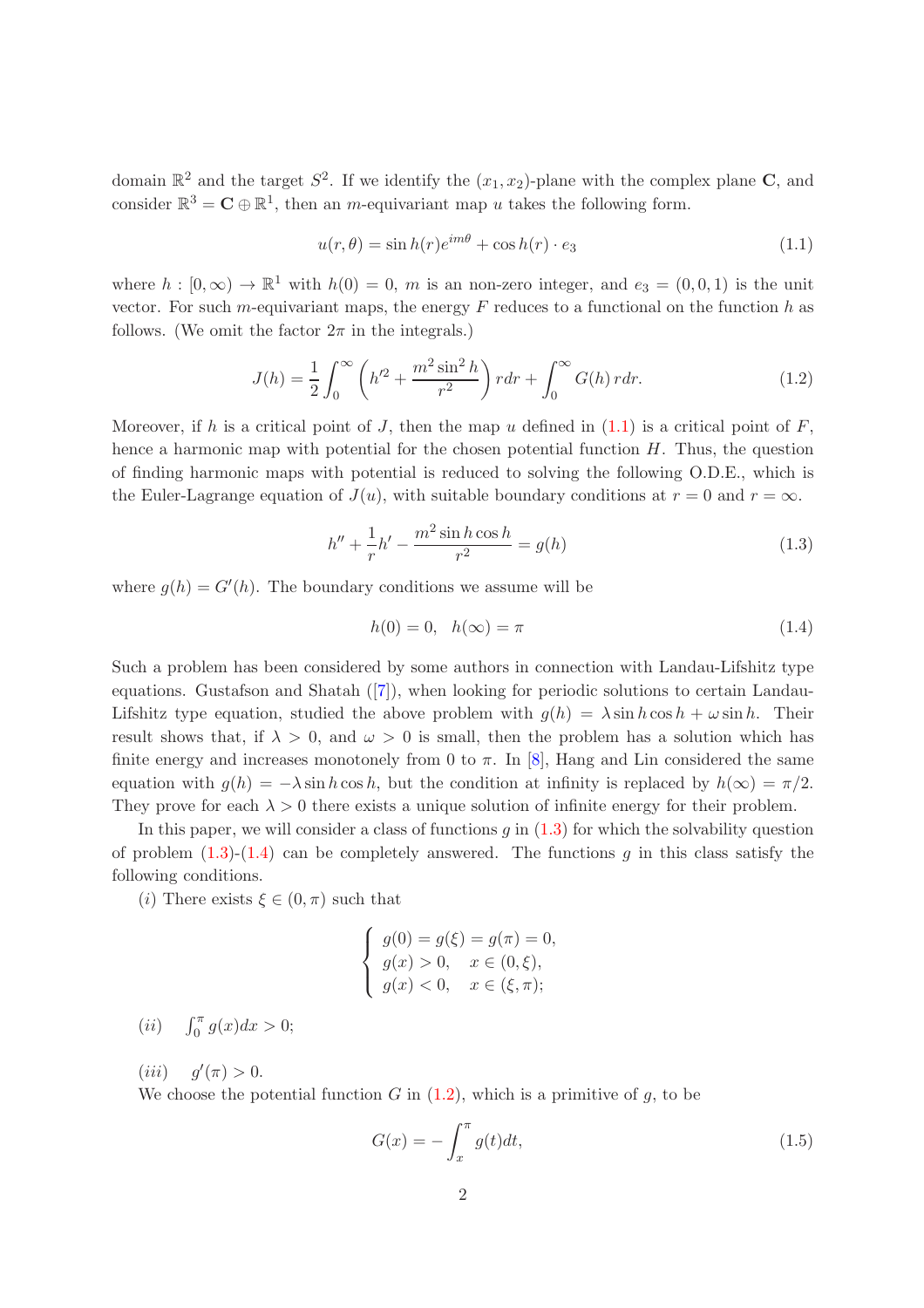so that  $G(\pi) = 0$  and  $G(0) < 0$ .

Notice that, the function  $q$  in [7] falls into our class. Hence, our result is a generalization and improvement of theirs.

It is well known that, when  $g \equiv 0$  in (1.3), there is a family of solutions  $\varphi_{\lambda}$  to (1.3)-(1.4) which corresponds to a family of harmonic maps from  $\mathbb{R}^2$  onto  $S^2$  of degree  $m > 0$ . These solutions have the following explicit expression.

$$
\varphi_{\lambda}(r) = 2 \arctan[(\lambda r)^{m}]. \quad \lambda > 0
$$

Now we can state our main result.

**Theorem 1.1.** Assume that the function  $g \in C^{\infty}([0, \pi])$  satisfies  $(i) - (iii)$ ,  $m \neq 0$  is an integer and that G is as in (1.5). The problem (1.3)-(1.4) has solutions with  $0 < h(r) < \pi$  on  $(0, \infty)$  if and only if we have

$$
0 < \int_0^\infty G(\varphi_1(r)) \, r dr \leq \infty.
$$

Moreover, the solutions we obtain satisfy  $h'(r) > 0$  on  $(0, \infty)$  and converge to  $\pi$  exponentially as  $r \to \infty$ .

Remark 1. Since

$$
\int_0^\infty G(\varphi_\lambda(r))\,r dr = \frac{1}{\lambda^2} \int_0^\infty G(\varphi_1(r))\,r dr,
$$

we can replace  $\varphi_1(r)$  by  $\varphi_\lambda(r)$  for  $\lambda > 0$ .

Remark 2. In fact, in Theorem 1.1 and throughout the paper, we only need to assume that  $g \in C^{\alpha(m)}([0,\pi])$ , where  $\alpha(m) = max\{1, |m| - 2\}$ , if  $m \neq 0$  is fixed.

Our method for the proof is basically a combination of the shooting method for O.D.E.'s, the variational method for obtaining solutions to certain boundary value problems and the blow-up analysis for determining the behavior of solutions with large initial data. We will also repeatedly use a Pohozaev type identity in our analysis. (The name "Pohozaev" usually means such an identity can be obtained by a domain variation along a conformal vector field, and in our case the vector field is  $r\frac{\partial}{\partial r}$ .)

In the next section we would consider an initial value problem of  $O.D.E. (1.3)$  with the singularity at  $r = 0$  and prove its existence, uniqueness and continuous dependence on initial data. In Section 3, by qualitative analysis, we will establish a series of lemmas to characterize the behavior of solutions of O.D.E. (1.3) under suitable assumptions. In Section 4 we discuss the existence of the boundary value problems of O.D.E. (1.3) by variational methods. In Section 5, we give the proof of Theorem  $(1.1)$  by shooting method. Finally, we apply our result to certain Landau-Lifshitz type equations in section 6.

**Convention:** For convenience, we always assume that  $m > 0$  without further comment.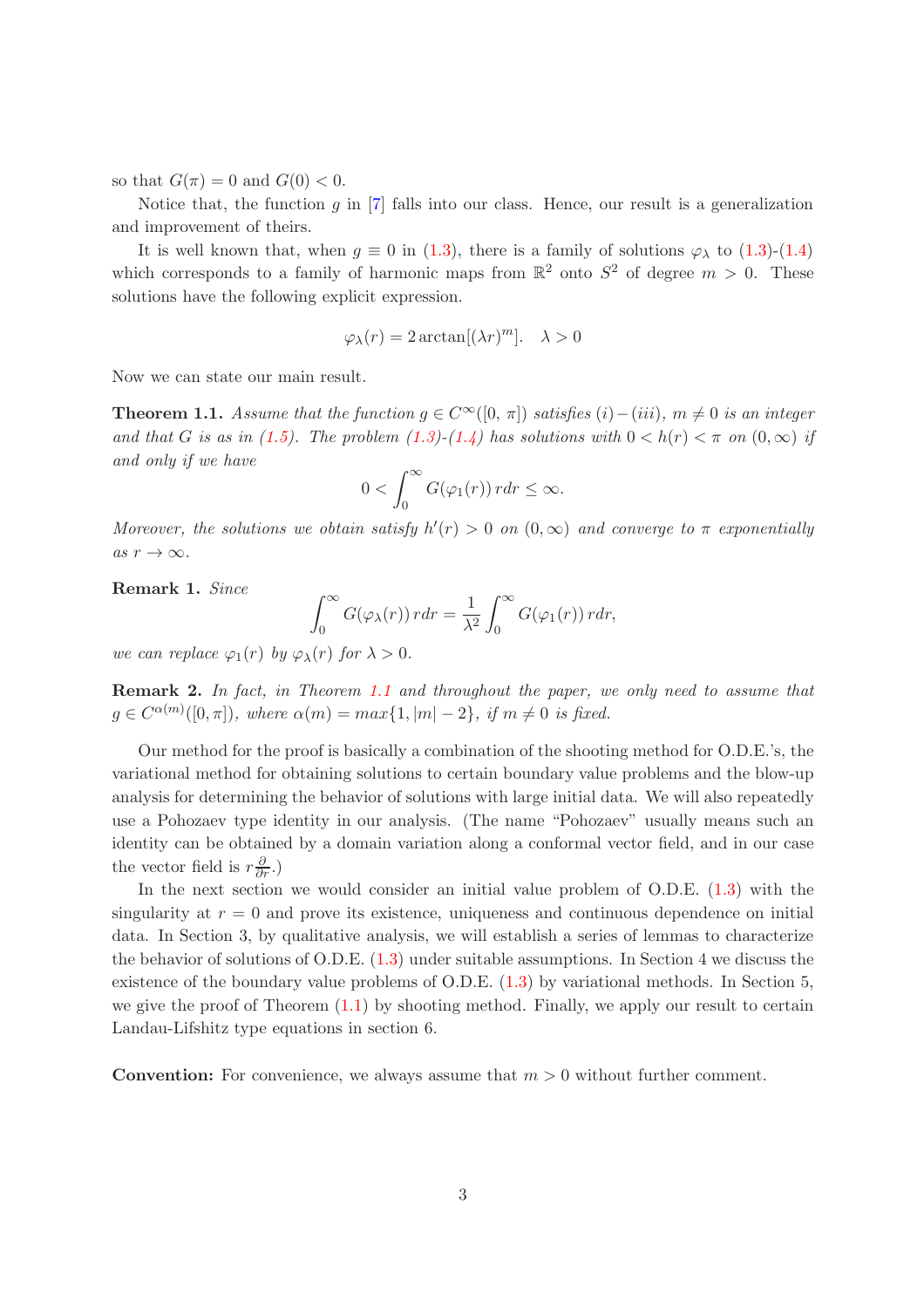## 2 The existence of solutions to the initial value problems

In this section, we need to consider the initial value problem of  $O.D.E.$  (1.3) with the singularity at  $r = 0$  and want to prove its existence, uniqueness and the continuous dependence on the initial data.

For the convenience, we rewrite  $(1.3)$  as following form:

$$
h'' + \frac{1}{r}h' - \frac{m^2}{r^2}\sin h \cos h - g(h) = 0.
$$

We consider the following initial value problem:

$$
h'' + \frac{1}{r}h' - \frac{m^2}{r^2}\sin h \cos h - g(h) = 0, \quad r \in (0, +\infty)
$$
\n(2.1)

$$
h(0) = 0, \quad h^{(m)}(0) = m!a,\tag{2.2}
$$

where  $g(x) \in C^{\infty}(\mathbb{R})$ ,  $||g||_{C^1} \leq C < \infty$ ,  $a \in \mathbb{R}$  and  $h^{(m)}$  denotes the *m*-order derivative of h.

**Definition 2.1.** If  $h(r) \in C^m[0, +\infty) \cap C^{\infty}(0, +\infty)$  satisfies (2.1)-(2.2), then  $h(r)$  is called a solution to  $(2.1)$ - $(2.2)$ .

**Remark 3.** If  $h(r)$  is a solution of (2.1)-(2.2), by substituting the asymptotic expansion of  $h(r)$ at  $r = 0$  to the equation (2.1), we see that k-th derivative of  $h(r)$  evaluated at the point 0 with  $k \leq m - 1$  is zero, i.e.

 $h^{(k)}(0) = 0, \quad 0 \leq k \leq m - 1.$ 

So the initial value  $(2.2)$  is given reasonably for  $(2.1)$ .

We shall adopt the contraction map principle, whic is different from that in  $[6, 8]$ , to address the problem of existence and uniqueness of local solutions to  $(2.1)-(2.2)$ . Then, by means of the standard existence and uniqueness theory on ordinary differential equation, we can extend the local solution to the whole interval  $[0, +\infty)$ .

It is easy to see that  $(2.1)$  can be expressed in the following form:

$$
(rh')' = \frac{m^2}{r} \sin h \cos h + g(h)r \tag{2.3}
$$

Hence, (2.3) is equivalent to the integral equation:

$$
h(r) = \int_0^r \frac{1}{s} \int_0^s \left(\frac{m^2}{2t} \sin 2h + g(h)t\right) dt ds.
$$
 (2.4)

Let

$$
h(r) = ar^m + r^{m+2}\phi \tag{2.5}
$$

and substitute it into  $(2.4)$ , then we get

$$
\phi = \frac{1}{r^{m+2}} \left\{ \int_0^r \frac{1}{s} \int_0^s \left[ \frac{m^2}{2t} \sin 2(at^m + t^{m+2} \phi) + g(at^m + t^{m+2} \phi) t \right] dt ds - ar^m \right\}.
$$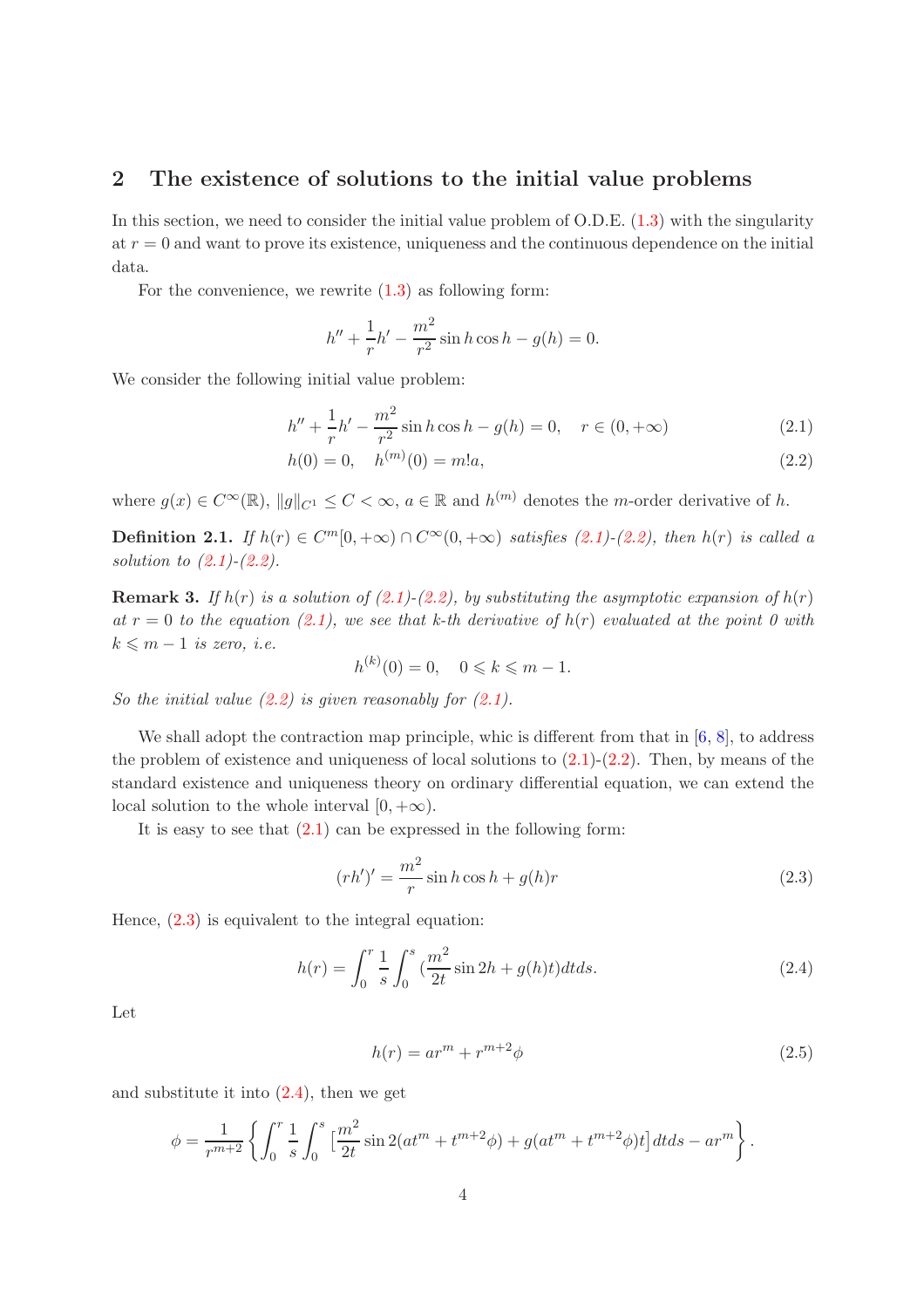Define a map

$$
T:C[0,\,\delta]\rightarrow C[0,\,\delta]
$$

by

$$
T(\phi) = \frac{1}{r^{m+2}} \left\{ \int_0^r \frac{1}{s} \int_0^s \left[ \frac{m^2}{2t} \sin 2(at^m + t^{m+2}\phi) + g(at^m + t^{m+2}\phi)t \right] dt ds - ar^m \right\}, \quad (2.6)
$$

where  $\delta$  would be determined later.

First, we need to verify that T is well defined. Since, for any fixed continuous function  $\phi$ , there holds true

$$
\left| \int_{0}^{r} \frac{1}{s} \int_{0}^{s} \left[ \frac{m^{2}}{2t} \sin 2(at^{m} + t^{m+2}\phi) + g(at^{m} + t^{m+2}\phi)t \right] dt ds \right|
$$
  
\n
$$
\leq \int_{0}^{r} \frac{1}{s} \int_{0}^{s} \left[ \frac{m^{2}}{2t} 2(|a|t^{m} + t^{m+2}|\phi|) + C(|a|t^{m} + t^{m+2}|\phi|)t \right] dt ds
$$
  
\n
$$
\leq C(|a| + ||\phi||_{C[0,\delta]}) \int_{0}^{r} \frac{1}{s} \int_{0}^{s} (t^{m-1} + t^{m+3}) dt ds
$$
  
\n
$$
\leq C(|a| + ||\phi||_{C[0,\delta]}) (r^{m} + r^{m+4})
$$
  
\n
$$
\leq C(|a| + ||\phi||_{C[0,\delta]}) (\delta^{m} + \delta^{m+4}) < +\infty,
$$
\n(2.7)

where C is independent of  $\phi$ , therefore we know that  $T(\phi)(\cdot)$  is continuous on  $(0, \delta]$ . The remaining is to verify that  $T(\phi)(\cdot)$  is also continuous at  $r = 0$ . Indeed,

$$
\lim_{r \to 0} T(\phi) = \lim_{r \to 0} \frac{\int_0^r \frac{1}{s} \int_0^s \left[ \frac{m^2}{2t} \sin 2(at^m + t^{m+2}\phi) + g(at^m + t^{m+2}\phi)t \right] dt ds - ar^m}{r^{m+2}}
$$
\n
$$
= \lim_{r \to 0} \frac{\frac{1}{r} \int_0^r \left[ \frac{m^2}{2t} \sin 2(at^m + t^{m+2}\phi) + g(at^m + t^{m+2}\phi)t \right] dt - mar^{m-1}}{(m+2)r^{m+1}}
$$
\n
$$
= \lim_{r \to 0} \frac{\int_0^r \left[ \frac{m^2}{2t} \sin 2(at^m + t^{m+2}\phi) + g(at^m + t^{m+2}\phi)t \right] dt - mar^m}{(m+2)r^{m+2}}
$$
\n
$$
= \lim_{r \to 0} \frac{\frac{m^2}{2r} \sin 2(ar^m + r^{m+2}\phi) + g(ar^m + r^{m+2}\phi)r - m^2ar^{m-1}}{(m+2)^2r^{m+1}}
$$
\n
$$
= \lim_{r \to 0} \frac{\frac{m^2}{2} \sin 2(ar^m + r^{m+2}\phi) + g(ar^m + r^{m+2}\phi)r^2 - m^2ar^m}{(m+2)^2r^{m+2}}
$$
\n
$$
= \begin{cases} \frac{1}{9} (\phi(0) - \frac{2}{3}a^2 + g'(0)a), & m = 1, \\ \frac{1}{(m+2)^2} [m^2 \phi(0) + g'(0)a], & m \ge 2. \end{cases} \tag{2.8}
$$

Next, we turn to discussing when  $T$  is a contraction mapping. We compute

$$
|T(\phi_1) - T(\phi_2)| \leq \frac{1}{r^{m+2}} \int_0^r \frac{1}{s} \int_0^s \left\{ \frac{m^2}{2t} \left| \sin 2(at^m + t^{m+2}\phi_1) - \sin 2(at^m + t^{m+2}\phi_2) \right| \right. \\ \left. + \left| g(at^m + t^{m+2}\phi_1) - g(at^m + t^{m+2}\phi_2) \right| t \right\} dt ds \\ \leq \frac{1}{r^{m+2}} \int_0^r \frac{1}{s} \int_0^s \left\{ \frac{m^2}{2t} 2t^{m+2} |\phi_1 - \phi_2| + Ct^{m+3} |\phi_1 - \phi_2| \right\} dt ds
$$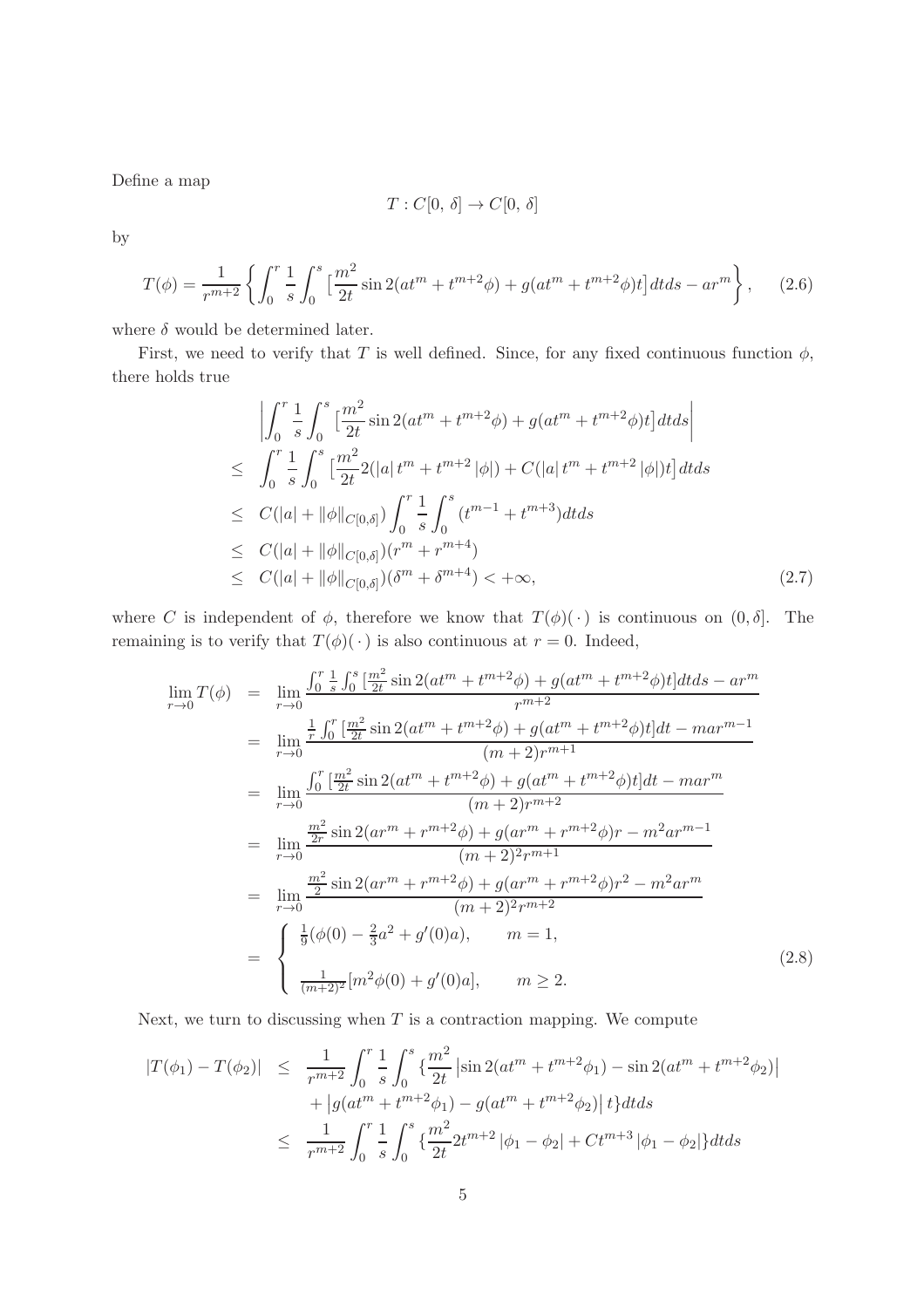$$
\leq \frac{1}{r^{m+2}} \|\phi_1 - \phi_2\|_{C[0,\delta]} \int_0^r \frac{1}{s} \int_0^s \{m^2 t^{m+1} + Ct^{m+3}\} dt ds
$$
  
\n
$$
\leq \frac{1}{r^{m+2}} \|\phi_1 - \phi_2\|_{C[0,\delta]} \left(\frac{m^2}{(m+2)^2} r^{m+2} + \frac{C}{(m+4)^2} r^{m+4}\right)
$$
  
\n
$$
\leq \left(\frac{m^2}{(m+2)^2} + \frac{C}{(m+4)^2} \delta^2\right) \|\phi_1 - \phi_2\|_{C[0,\delta]},
$$
\n(2.9)

where C is a positive constant independent of  $\phi$ . It's easy to see that T is a contraction mapping if  $\delta$  is small enough such that

$$
\frac{m^2}{(m+2)^2} + \frac{C}{(m+4)^2} \delta^2 < 1.
$$

Thus there exists unique fix point  $\phi^* \in C[0,\delta]$  such that  $T(\phi^*) = \phi^*$ . So,

$$
h(r) = ar^m + r^{m+2} \phi^*
$$

satisfies (2.1). Moreover, by a simple calculation, we can verify that  $h(r)$  also satisfies (2.2). This means that  $h(r)$  is a local solution to  $(2.1)-(2.2)$ . Hence, by a standard argument we can extend the local solution to a global solution. Thus, we have shown that the following theorem holds true.

**Theorem 2.1.** Assume that  $g(x) \in C^{\infty}(\mathbb{R})$  satisfies  $||g||_{C^{1}(\mathbb{R})} < \infty$ . Then, (2.1)-(2.2) always admits a unique global solution.

For simplicity, we denote the solution of  $(2.1)-(2.2)$  by  $h_a(r)$  to emphasize the dependence on the initial value  $a$ . Now, we discuss the continuous dependence on the initial data of these obtained solutions. We need to establish the following theorem.

**Theorem 2.2.** Assume that  $g(x) \in C^{\infty}(\mathbb{R})$  satisfies  $||g||_{C^{1}(\mathbb{R})} < \infty$ . If  $h_{a_0}(r)$  is the solution of (2.1)-(2.2), then,  $\forall R > 0$ ,  $\forall \varepsilon > 0$ , there exists  $\eta = \eta(a_0, \varepsilon, R) > 0$  such that, if  $|a - a_0| < \eta$ , there holds

$$
||h_a(r) - h_{a_0}(r)||_{C^1[0,R]} \le \varepsilon.
$$
\n(2.10)

*Proof.* By the standard O.D.E. theory we know that the solutions to  $(2.1)$  depend continuously on the initial data. We need only to prove the theorem in the case  $R = \delta$ , which has been determined in (2.9).

From the proof of Theorem 2.1, we know that  $h_a$  is of the following form:

$$
h_a(r) = ar^m + r^{m+2} \phi_a.
$$
\n(2.11)

In order to get  $(2.10)$ , we need to estimate size of  $\|\phi_a(r) - \phi_{a_0}(r)\|_{C[0,R]}$ . Indeed,

$$
\begin{array}{rcl}\n|\phi_a - \phi_{a_0}| & = & |T(\phi_a) - T(\phi_{a_0})| \\
& \leq & \frac{1}{r^{m+2}} \int_0^r \frac{1}{s} \int_0^s \left\{ \frac{m^2}{2t} \left| (\sin 2(at^m + t^{m+2}\phi_a) - \sin 2(a_0 t^m + t^{m+2}\phi_{a_0}) - 2(a - a_0)t^m \right| \right. \\
& & \left. + \left| g(at^m + t^{m+2}\phi_a) - g(a_0 t^m + t^{m+2}\phi_{a_0}) \right| t \right\} dt ds\n\end{array}
$$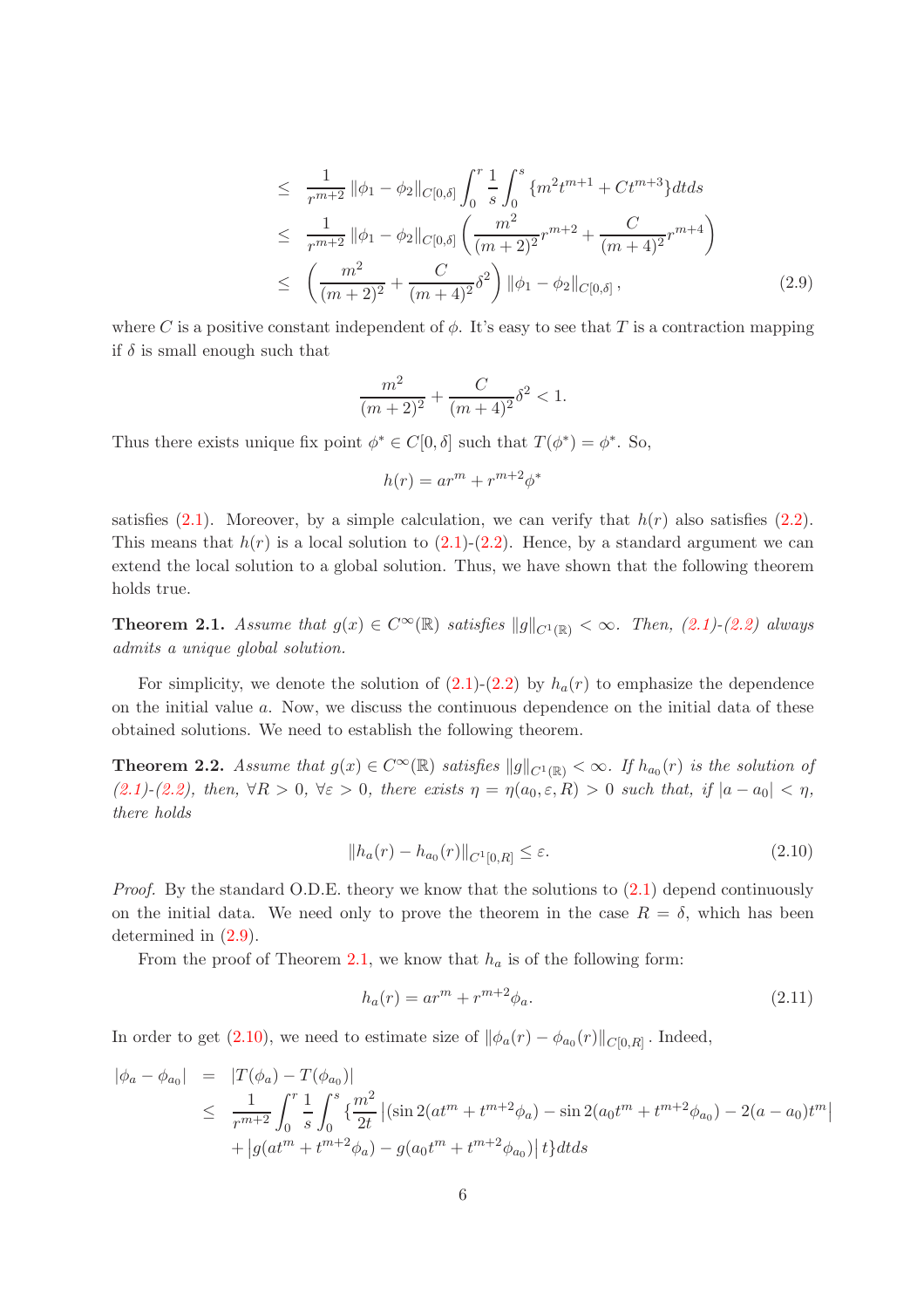$$
\leq \frac{1}{r^{m+2}} \int_0^r \frac{1}{s} \int_0^s \left\{ \frac{m^2}{2t} [2t^{m+2} | \phi_a - \phi_{a_0}| + (C + (a - a_0)^2) t^{2m} + (C + |\phi_a - \phi_{a_0}|^2) t^{2m+4} \right\} + C(|a - a_0| t^{m+1} + t^{m+3} | \phi_a - \phi_{a_0}| ) \right\} dt ds
$$
  
\n
$$
\leq \frac{1}{r^{m+2}} \left\{ || \phi_a - \phi_{a_0} ||_{C[0,\delta]} \left( \frac{m^2}{(m+2)^2} + C\delta^2 \right) r^{m+2} + C |a - a_0| \frac{1}{(m+2)^2} r^{m+2} \right\}, \tag{2.12}
$$

where C is a positive constant depending only on m and  $a_0$ . By choosing  $\delta$  small enough such that

$$
\frac{m^2}{(m+2)^2} + C\delta^2 < 1,
$$

we can derive

$$
\|\phi_a - \phi_{a_0}\|_{C[0,\delta]} \le C |a - a_0| \,,\tag{2.13}
$$

where  $C$  is a positive constant depending on  $m$  and  $a_0$ . It follows that

$$
|h_a(r) - h_{a_0}(r)| \le |a - a_0| r^m + r^{m+2} |\phi_a - \phi_{a_0}|
$$
  
\n
$$
\le |a - a_0| \delta^m + C \delta^{m+2} |\phi_a - \phi_{a_0}|
$$
  
\n
$$
\le C |a - a_0|,
$$
\n(2.14)

and

$$
\begin{split}\n|h'_{a}(r) - h'_{a_{0}}(r)| &\leq \frac{1}{r} \int_{0}^{r} \left\{ \frac{m^{2}}{2t} \left| (\sin 2(at^{m} + t^{m+2}\phi_{a}) - \sin 2(a_{0}t^{m} + t^{m+2}\phi_{a_{0}}) \right| \right. \\
&\quad \left. + \left| g(at^{m} + t^{m+2}\phi_{a}) - g(a_{0}t^{m} + t^{m+2}\phi_{a_{0}}) \right| t \right\} dt \\
&\leq \frac{1}{r} \int_{0}^{r} \left\{ \frac{m^{2}}{2t} [2 \left| a - a_{0} \right| t^{m} + 2t^{m+2} \left| \phi_{a} - \phi_{a_{0}} \right| \right\} dt \\
&\quad \left. + C(|a - a_{0}| t^{m+1} + t^{m+3} \left| \phi_{a} - \phi_{a_{0}} \right|) \right\} dt \\
&\leq \frac{1}{r} \left\{ \left| a - a_{0} \right| \left( mr^{m} + C \frac{1}{(m+2)^{2}} r^{m+2} \right) \right. \\
&\quad \left. + \left\| \phi_{a} - \phi_{a_{0}} \right\|_{C[0,\delta]} \left( \frac{m^{2}}{m+2} r^{m+2} + \frac{C}{m+4} r^{m+4} \right) \right\} \\
&\leq C \left| a - a_{0} \right|, \tag{2.15}\n\end{split}
$$

where  $C$  is a positive constant depending only on  $m$  and  $a_0$ . Thus, we obtain the desired estimate:

$$
||h_a(r) - h_{a_0}(r)||_{C^1[0,\delta]} \leq C |a - a_0|.
$$

 $\Box$ 

Remark 4. By the standard elliptic regularity theory, it is not difficult for us to see that, the conclusions in Theorem 2.1 and Theorem 2.2 also hold true, if  $g \in C^{\alpha(m)}(\mathbb{R})$ , where  $\alpha(m) =$  $max{1, |m| - 2}.$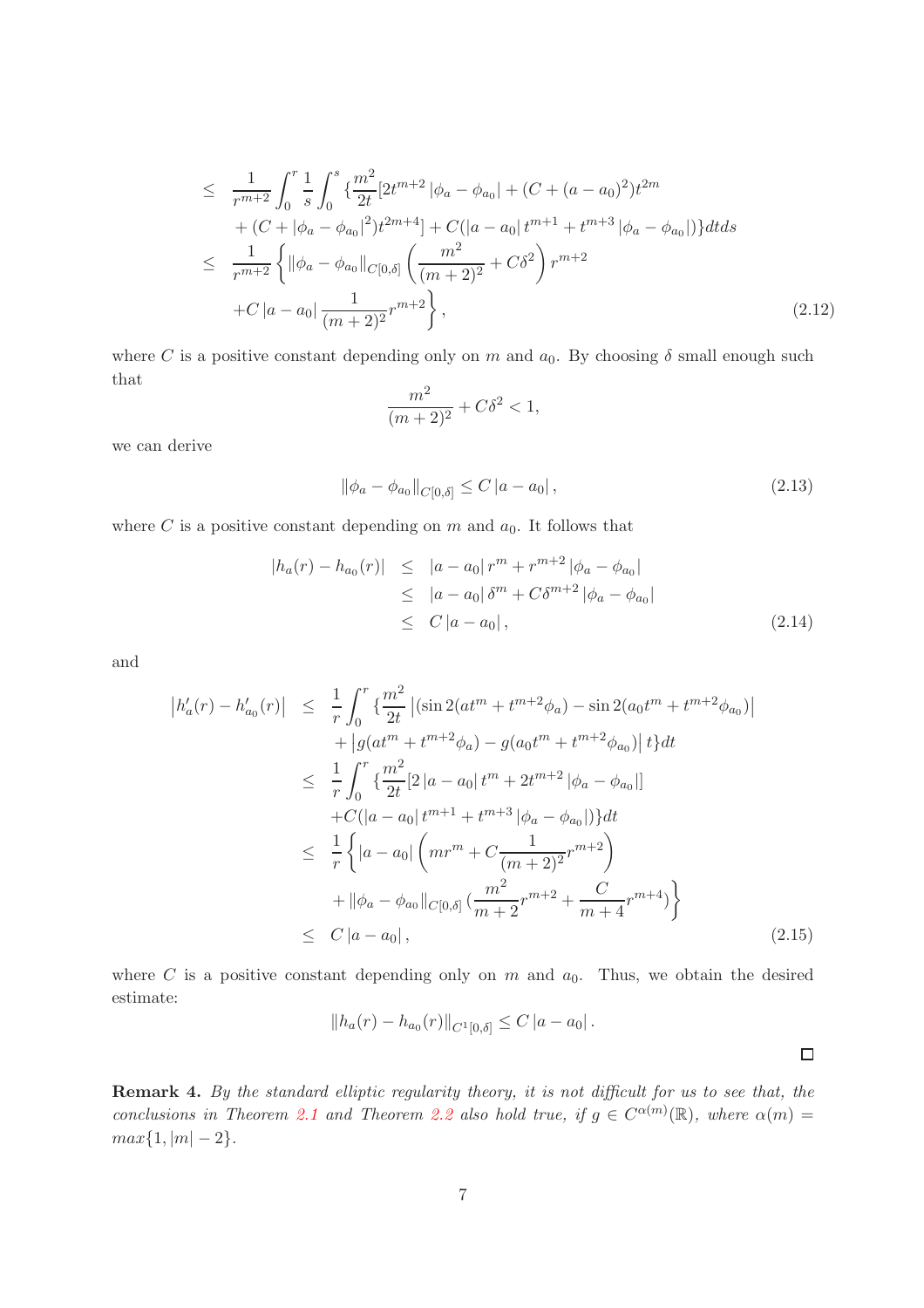### 3 Qualitative Analysis of the O.D.E

In this section, we will establish a series of lemmas to characterize the behavior of solutions to  $(2.1)$  under some suitable assumptions on the function g.

First, let's recall the Pohozaev identity of (2.1). By multiplying the both sides of equation  $(2.3)$  by  $rh'(r)$  and integrating from s to r, we obtain the Pohozaev identity

$$
(rh'(r))^2 - (sh'(s))^2 = m^2[\sin^2 h(r) - \sin^2 h(s)] + 2\int_s^r g(h(t))h'(t)t^2dt,
$$
\n(3.1)

or

$$
(rh'(r))^2 - (sh'(s))^2 = m^2[\sin^2 h(r) - \sin^2 h(s)] + 2[G(h(r))r^2 - G(h(s))s^2]
$$
  

$$
-4\int_s^r G(h(t))tdt,
$$
 (3.2)

where

$$
G(x) = -\int_x^{\pi} g(t)dt.
$$

**Lemma 3.1.** Assume that  $g(x) \in C^{\infty}([0, \pi])$  satisfies  $(i) - (iii)$  and  $h(r)$  satisfies (2.1). If there exists  $r_0 \in (0, +\infty)$  such that

$$
0 \le h(r_0) \le \min\{\pi - \xi, \xi\}
$$
 and  $h'(r_0) > 0$ ,

then there exists  $r_1 > r_0$  such that  $h'(r) > 0$  for any  $r \in [r_0, r_1]$  and  $h(r_1) = \xi$ .

Proof. By the Pohozaev identity, we have

$$
(rh'(r))^2 = (r_0h'(r_0))^2 + m^2[\sin^2h(r) - \sin^2h(r_0)] + 2\int_{r_0}^r g(h(t))h'(t)t^2dt.
$$
 (3.3)

Let

$$
r^* = \sup\{s \in [r_0, +\infty) \mid h'(r) > 0, \ r \in [r_0, s)\}.
$$

It is easy to see that  $r_0 < r^* \leq +\infty$ , since  $h'(r_0) > 0$ .

We claim that

$$
h(r^*) > \xi. \tag{3.4}
$$

If this was false, then there existed some  $r \in [r_0, r^*)$  such that  $h(r) \leq \xi$ . Hence, from the assumptions on  $g(x)$  we have, for  $r \in [r_0, r^*)$ , there holds

$$
\sin^2 h(r) \ge \sin^2 h(r_0) \quad \text{and} \quad g(h(r)) \ge 0. \tag{3.5}
$$

Combining  $(3.3)$  and  $(3.5)$  we obtain

$$
rh'(r) \ge r_0 h'(r_0) > 0, \quad \forall r \in [r_0, r^*).
$$
\n(3.6)

It follows that

$$
h(r) = \int_{r_0}^r h'(t)dt + h(r_0) \ge r_0 h'(r_0) \int_{r_0}^r \frac{1}{t} dt + h(r_0).
$$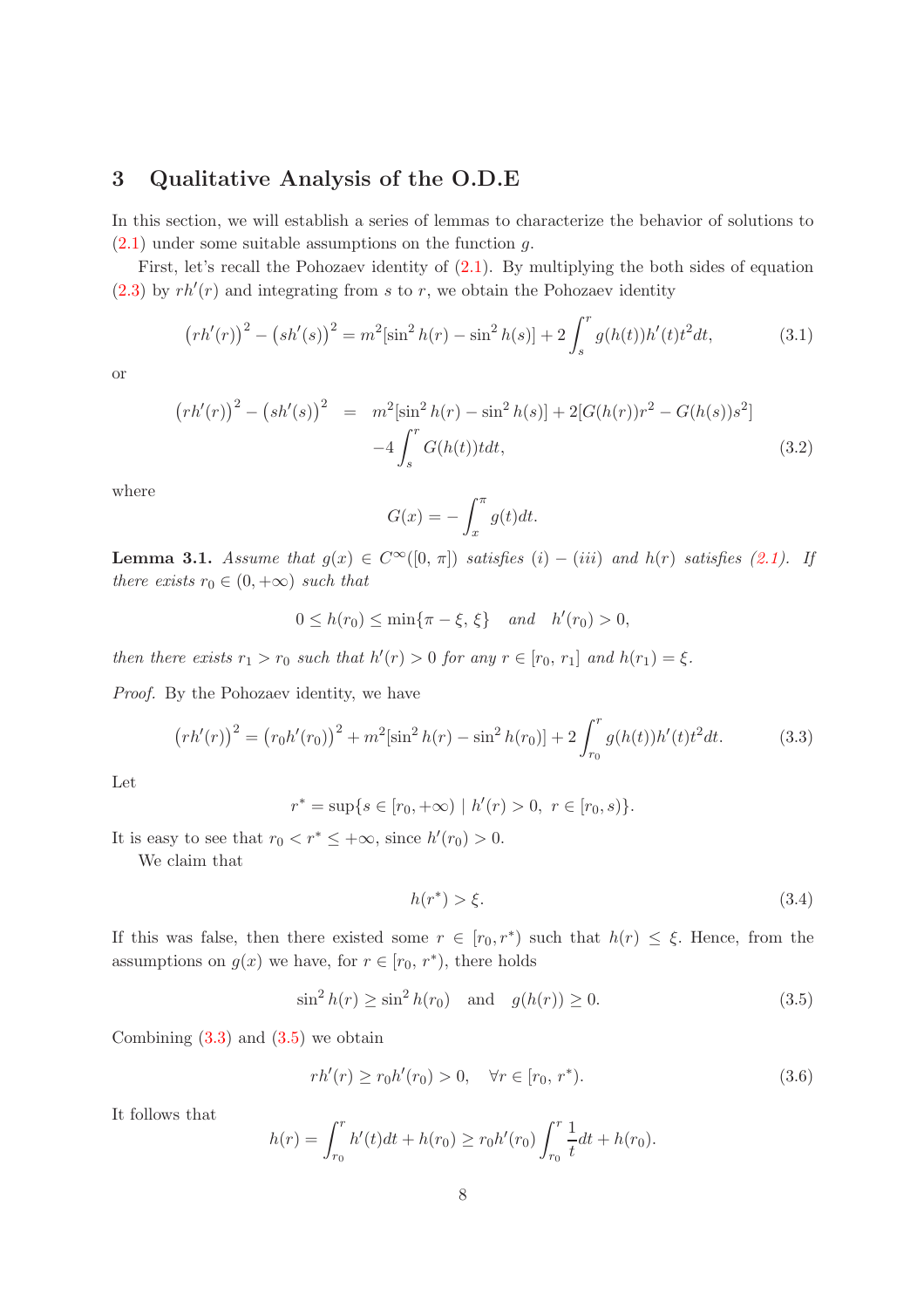This implies that  $r^* < +\infty$ . Otherwise, we would deduce that  $h(r)$  is unbounded in the interval  $[r_0, +\infty)$ , a contradiction.

By the definition of  $r^*$ , we get  $h'(r^*) = 0$  which contradicts (3.6). Thus, we show the assertion. Therefore, we can choose  $r_1 \in (r_0, r^*)$  such that  $h(r_1) = \xi$ . By the definition of  $r^*$ , we get

$$
h'(r) > 0, \quad \forall r \in [r_0, r_1].
$$

Corollary 3.2. Suppose that  $g(x)$  satisfies  $(i)-(iii)$ . If  $h_a(r)$  is the solution of (2.1)-(2.2) with  $a > 0$ , then there exists  $s_a \in (0, +\infty)$  such that  $h(r)$  increases monotonically from 0 to  $\xi$  on the interval  $[0, s_a]$ .

**Lemma 3.3.** Suppose that  $g(x)$  satisfies  $(i) - (iii)$ . If  $h(r)$ , which is not a constant, satisfies (2.1) on the interval  $(r_0, +\infty)$ ,  $\xi \leq h(r) \leq \pi$  for any  $r \in [r_0, +\infty)$  and  $\lim_{r \to \infty} h(r) = l > \xi$ , then, there hold that for any  $r \in [r_0, +\infty)$ 

$$
h'(r) > 0 \qquad and \qquad l = \pi.
$$

Moreover,  $h(r)$  converges to  $\pi$  exponentially as  $r \to +\infty$ .

*Proof.* As  $\pi$  is a trivial solution of equation (2.1) and  $h(r)$  is not a constant function, then we have

$$
h(r) < \pi, \quad r \in (r_0, +\infty). \tag{3.7}
$$

 $\Box$ 

In fact, if there exists a  $r_1 \in (r_0, +\infty)$  such that  $h(r_1) = \pi$ , by the condition of  $\xi \leq h(r) \leq \pi$  for any  $r \in [r_0, +\infty)$ , we get  $h'(r_1) = 0$ . The uniqueness of solutions to initial value problem tells that  $h(r) \equiv \pi$ , which contradicts the fact that  $h(r)$  is not a constant function.

Since  $\lim_{r\to\infty} h(r) = l > \xi$ , then, there exists  $r_1 \in [r_0, +\infty)$  such that, for any  $r \in [r_1, +\infty)$ , we have

$$
\frac{m^2}{r^2}\sin h(r)\cos h(r) + g(h(r)) < 0.
$$

From (2.3) we have that, for  $r_1 \leq s \leq r < +\infty$ ,

$$
rh'(r) = sh'(s) + \int_s^r \left[\frac{m^2}{t^2} \sin h \cos h + g(h)\right] t dt \qquad (3.8)
$$

and

$$
h(r) = h(s) + \int_{s}^{r} h'(t)dt.
$$
\n(3.9)

Since  $\xi \leq h(r) \leq \pi$  for any  $r \in [r_0, +\infty)$ , (3.9) implies that there exists  $C > 0$  and  $r_k \to +\infty$ such that

$$
-h'(r_k) \leq \frac{C}{r_k}.
$$

Set

$$
A(r) = \int_s^r \left[ \frac{m^2}{t^2} \sin h \cos h + g(h) \right] t dt,
$$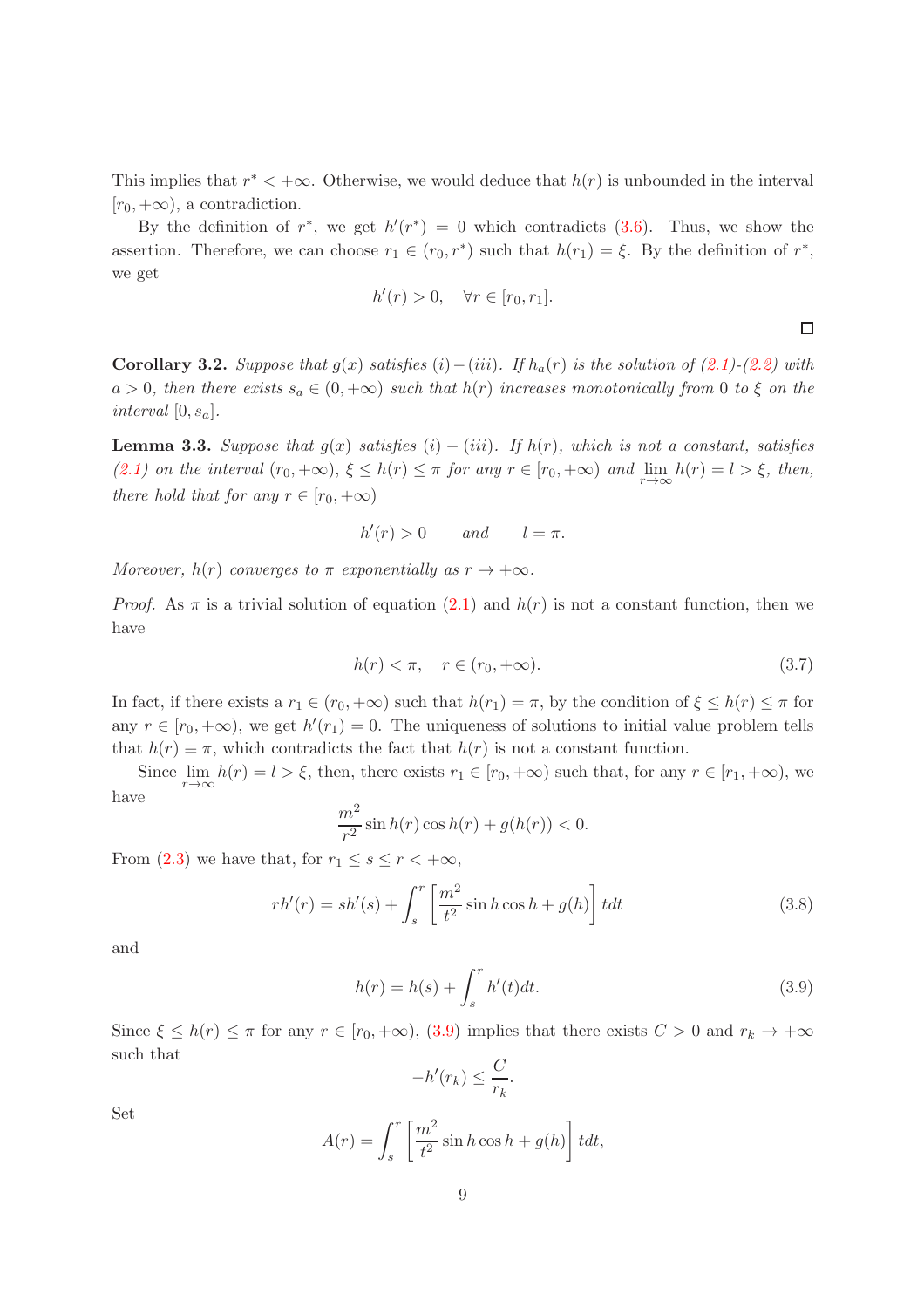it follows from (3.8) that  $A(r_k) \geq -C$ . On the other hand,  $A(r)$  is decreasing and negative since the integrand is negative on the interval  $[r_1, +\infty)$ , we see that  $\lim_{r\to\infty} A(r)$  exists. It implies that

$$
\lim_{r \to \infty} \frac{m^2}{r^2} \sin h \cos h + g(h) = g(l) = 0.
$$

Then we get  $l = \pi$ .

By (3.8) we infer that  $\lim_{r \to \infty} rh'(r) = l_0$  exists. Then, we can easily see that  $l_0$  is zero. Otherwise,  $h(r)$  would be unbounded by (3.9). Let  $r \to +\infty$  in (3.8) and replace s by r, we get

$$
rh'(r) = -\int_r^{+\infty} \left[\frac{m^2}{t}\sin h \cos h + g(h)t\right] dt.
$$
 (3.10)

From (3.10) and (3.7) we can deduce that for any  $r \in [r_1, +\infty)$ 

 $h'(r) > 0.$ 

By the Pohozaev identity (3.2), we have that, for  $r_0 \leq s \leq r < +\infty$ ,

$$
(rh'(r))^2 - (sh'(s))^2 = m^2[\sin^2 h(r) - \sin^2 h(s)] + 2[G(h(r))r^2 - G(h(s))s^2]
$$
  

$$
-4\int_s^r G(h(t))tdt.
$$
 (3.11)

Since  $\lim_{r \to \infty} rh'(r) = 0$  and  $\lim_{r \to \infty} h(r) = \pi$ , we get

$$
0 < \int_s^{+\infty} G(h(t))t \, dt < +\infty.
$$

Replacing s by r and then letting  $r \to +\infty$  in the above identity, we obtain

$$
(rh'(r))^2 = m^2 \sin^2 h(r) + 2G(h(r))r^2 + 4 \int_r^{+\infty} G(h(t))t dt.
$$
 (3.12)

Since  $\xi \leq h(r) < \pi$  for  $r \in [r_0, +\infty)$ , from the above identity, we get  $h'(r) \neq 0$  for any  $r \in [r_0, +\infty)$ . As  $h'(r)$  is continuous on the interval  $[r_0, +\infty)$  and  $h'(r) > 0$  for any  $r \in [r_1, +\infty)$ , we obtain  $h'(r) > 0$  for any  $r \in [r_0, +\infty)$ .

Now, we are in the position to prove that  $h(r)$  converges to  $\pi$  exponentially as  $r \to +\infty$ . Let

$$
\widetilde{h}(r) = \pi - h(r).
$$

Then,  $\tilde{h}(r) > 0$  on  $(0, +\infty)$  satisfies the following equation

$$
\widetilde{h}'' + \frac{1}{r}\widetilde{h}' = \frac{m^2 \sin 2\widetilde{h}}{2r^2} - g(\pi - \widetilde{h}).\tag{3.13}
$$

Let  $f(r) = be^{-\epsilon r}$ . Then, it is easy to verify that  $f(r)$  satisfies the following equation

$$
f'' + \frac{1}{r}f' = (\epsilon^2 - \frac{\epsilon}{r})f.
$$
\n(3.14)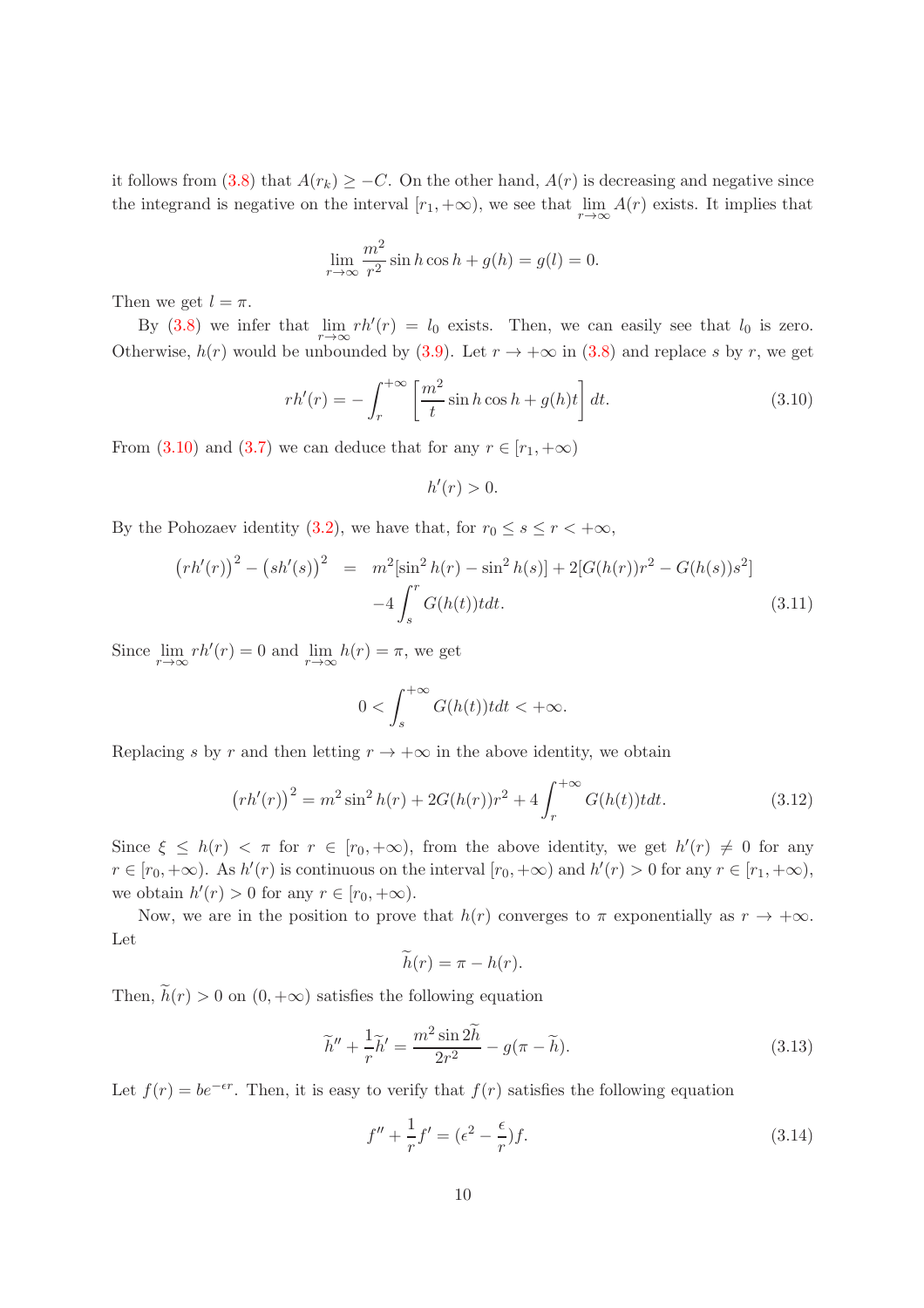Denote

$$
\beta(r) = f(r) - \widetilde{h}(r).
$$

Then, it follows from  $(3.13)$  and  $(3.14)$ 

$$
\beta'' + \frac{1}{r}\beta' = (\epsilon^2 - \frac{\epsilon}{r})f - \frac{m^2 \sin 2\widetilde{h}}{2r^2} + g(\pi - \widetilde{h}).
$$

Since  $\lim_{r \to +\infty} h(r) = 0$ , we choose  $R_0 > 0$  such that

$$
g(\pi - \widetilde{h}(r)) < -\frac{1}{2}g'(\pi)\widetilde{h}(r), \quad r \ge R_0.
$$

By choosing  $\epsilon = \sqrt{\frac{1}{2}}$  $\frac{1}{2}g'(\pi)$  and  $b=b_0$  such that

$$
\beta(R_0) = b_0 e^{-\epsilon R_0} - \widetilde{h}(R_0) > 0,
$$

we have that, for  $r \geq R_0$ ,

$$
\beta'' + \frac{1}{r}\beta' = (\epsilon^2 - \frac{\epsilon}{r})f - \frac{m^2 \sin 2\widetilde{h}}{2r^2} + g(\pi - \widetilde{h}) < \frac{1}{2}g'(\pi)\beta
$$

i.e.

$$
\beta'' + \frac{1}{r}\beta' - \frac{1}{2}g'(\pi)\beta < 0, \quad r \in [R_0, +\infty).
$$

Since  $\beta(R_0) > 0$  and  $\lim_{r \to +\infty} \beta(r) = 0$ , by the maximum principle we have  $\beta(r) > 0$  as  $r \ge R_0$ , i.e.

$$
0 < \widetilde{h}(r) = \pi - h(r) < b_0 e^{-\sqrt{\frac{1}{2}g'(\pi)}r}, \quad r \in [R_0, +\infty).
$$

Thus, we complete the proof.

**Lemma 3.4.** Suppose that  $g(x) \in C^{\infty}([0, \pi])$  satisfies  $(i) - (iii)$ . If  $h(r)$  satisfies  $(2.1)$  on the interval  $(s, \mu)$  with  $\xi = h(s) \leq h(r) \leq \pi = h(\mu)$ ,  $r \in (s, \mu)$ , then there holds true

$$
h'(r) > 0, \quad r \in [s, \mu].
$$

*Proof.* Since  $\pi$  is a trivial solution to  $(2.1)$ , we get

$$
h(r) < \pi, \ r \in (s, \mu) \quad \text{and} \quad h'(\mu) > 0.
$$

By the Pohozaev identity, we have that, for  $r \in [s, \mu]$ ,

$$
(rh'(r))^2 = (\mu h'(\mu))^2 + m^2 \sin^2 h(r) + 2G(h(r))r^2 + 4\int_r^{\mu} G(h(t))t dt.
$$
 (3.15)

Since  $G(x) \geq 0$  for any  $x \in [\xi, \pi]$ , we have  $h'(r) \neq 0$  for any  $r \in [s, \mu]$ . As  $h'(r)$  is continuous on the interval  $[s, \mu]$  and  $h'(\mu) > 0$ , we obtain  $h'(r) > 0$  for any  $r \in [s, \mu]$ .

 $\Box$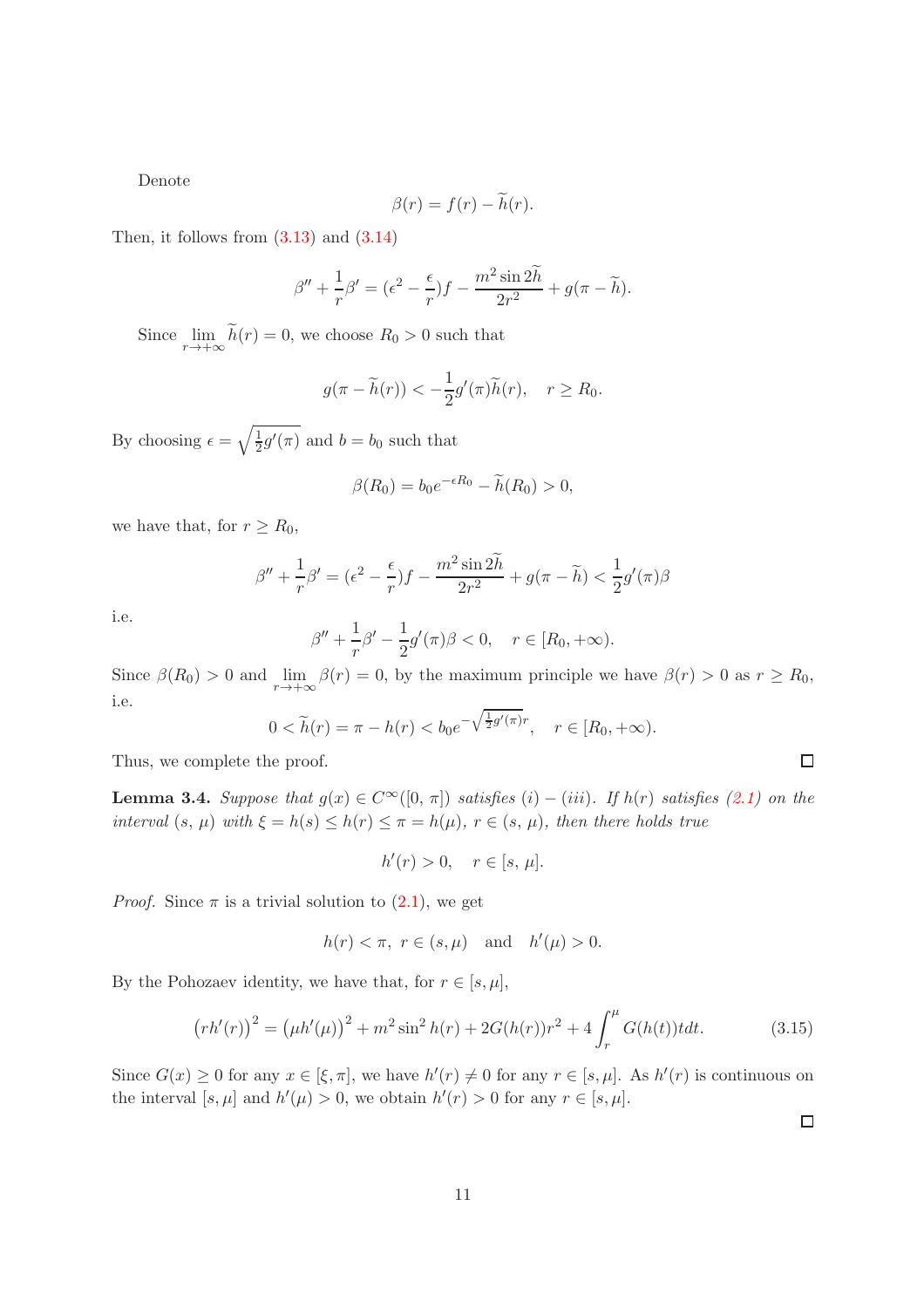**Lemma 3.5.** Suppose that  $g(x)$  satisfies  $(i) - (iii)$ . Let  $h_i(r)$ ,  $i = 1, 2$ , be two increasing functions satisfying  $(2.1)$ . If they intersect with each other at two different points in the domain  $(0, +\infty) \times [\xi, \pi]$ , then  $h_1 \equiv h_2$  on the interval  $(0, +\infty)$ .

*Proof.* If this lemma is false, without loss of generality, we assume there exist  $0 < r_1 < r_2 < +\infty$ such that  $h_1(r_i) = h_2(r_i)$ , where  $i = 1, 2$ , and

$$
h_1(r) > h_2(r) \quad \text{for any} \quad r \in (r_1, r_2). \tag{3.16}
$$

Then, we get

$$
h'_1(r_1) > h'_2(r_1) \ge 0, \quad 0 \le h'_1(r_2) < h'_2(r_2). \tag{3.17}
$$

By the Pohozaev identity  $(3.2)$ , for  $i = 1, 2$ , we have

$$
\left(r_{2}h'_{i}(r_{2})\right)^{2} - \left(r_{1}h'_{i}(r_{1})\right)^{2} = m^{2}[\sin^{2}h_{i}(r_{2}) - \sin^{2}h_{i}(r_{1})] + 2[G(h_{i}(r_{2}))r_{2}^{2} - G(h_{i}(r_{1})r_{1}^{2}] - 4\int_{r_{1}}^{r_{2}} G(h_{i}(t))t dt.
$$
\n(3.18)

Substituting  $h_1(r_i) = h_2(r_i), i = 1, 2$ , into the above identities, we can obtain

$$
r_2^2(h_1'^2(r_2) - h_2'^2(r_2)) + r_1^2(h_2'^2(r_1) - h_1'^2(r_1)) = 4 \int_{r_1}^{r_2} [G(h_2(t)) - G(h_1(t))]t dt.
$$
 (3.19)

From  $(3.17)$  we can see that the left hand side of  $(3.19)$  is negative. However, by  $(3.16)$  and the fact  $G(x)$  is decreasing on the interval  $[\xi, \pi]$ , we infer that the right hand side of (3.19) is positive. There exists a contradiction. The lemma is proved.

 $\Box$ 

### 4 The Solvability of the boundary value problem of O.D.E.

In order to prove Theorem 1.1, we need to study the solvability of the boundary value problem of  $(2.1)$  to look for some comparing functions in this section. We will employ the variational method to approach the existence of such a boundary value problem. The following argument is the key ingredient of the proof of Theorem 1.1.

For  $0 < s < \mu < +\infty$ , we consider the following two problems:

$$
(P_s)\n\begin{cases}\n(rh')' = \frac{m^2}{r}\sin h \cos h + g(h)r, & \xi < h(r) < \pi, \quad r \in (s, +\infty), \\
h(s) = \xi, & \lim_{r \to +\infty} h(r) = \pi,\n\end{cases}
$$

and

$$
Q_{(s,\mu)}\begin{cases} (rh')' = \frac{m^2}{r} \sin h \cos h + g(h)r, & \xi < h(r) < \pi, \quad r \in (s,\mu), \\ h(s) = \xi, & h(\mu) = \pi. \end{cases}
$$

**Theorem 4.1.** Suppose that  $g(x) \in C^{\infty}([0, \pi])$  satisfies  $(i) - (iii)$ . Then, there exists a unique solution  $\tilde{h}(r)$  to  $(P_s)$ . Moreover,  $\tilde{h}'(r) > 0$ ,  $\forall r \in [s, +\infty)$ .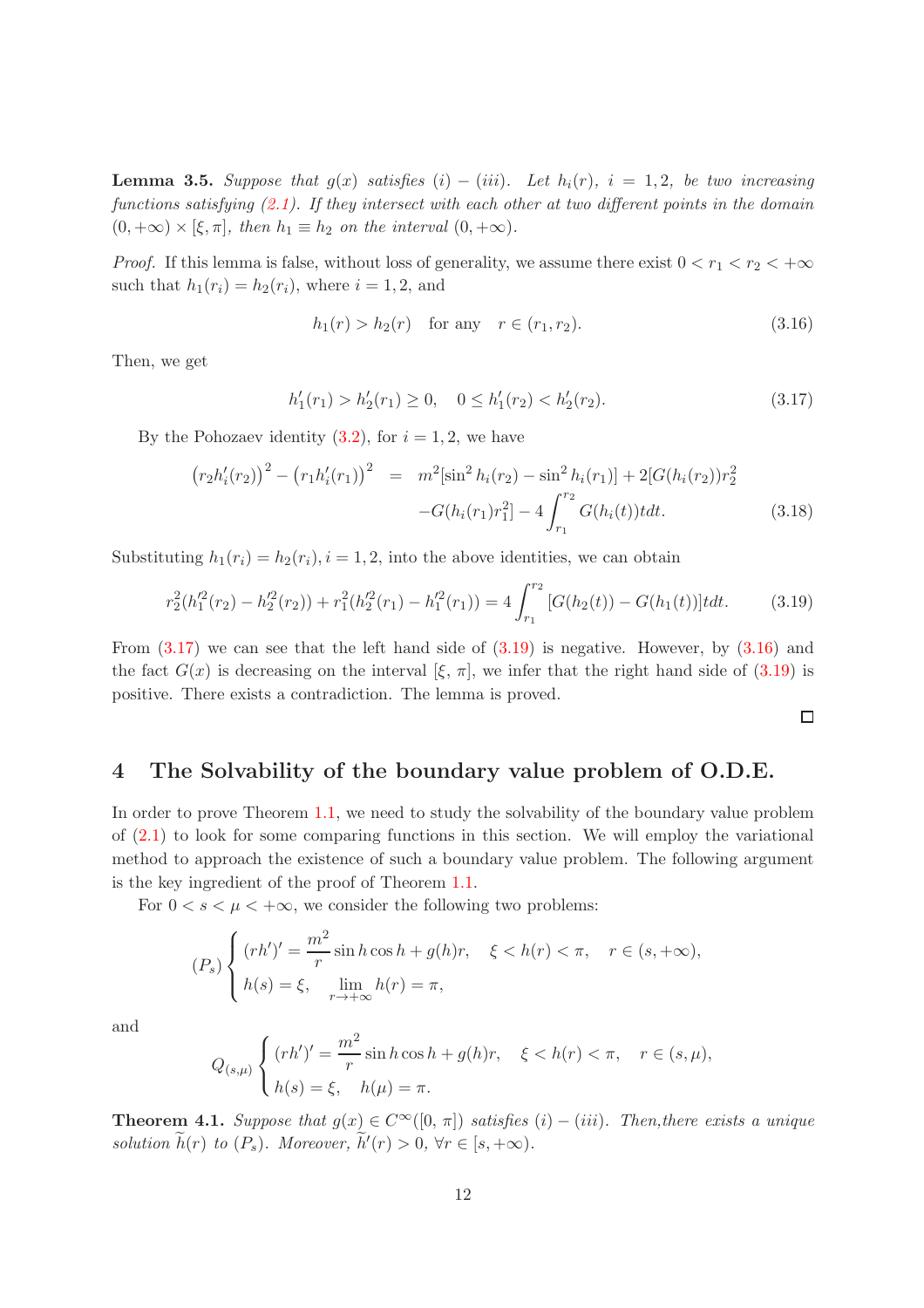*Proof.* Step 1. First, we consider the functional  $J_s$  given by

$$
J_s(h) = \frac{1}{2} \int_s^{+\infty} \left[ (h'(r))^2 + \frac{m^2}{r^2} \sin^2 h(r) \right] r dr + \int_s^{+\infty} G(h(r)) r dr,
$$

which is defined on the space  $X_s$  given by

$$
X_s = \{ h(r) \mid \pi - h(r) \in H^1([s, +\infty), r dr), \ \xi \le h(r) \le \pi, \ h(s) = \xi \}.
$$

By the definition of  $G(x)$ , it is easy to check that there exists a constant  $C > 0$  such that

$$
C^{-1}G(x) \le (\pi - x)^2 \le CG(x), \ x \in [\xi, \pi].
$$

Hence, we know  $J_s$  is well defined in the space  $X_s$ .

It is easy to see that, for any  $h(r) \in X_s$ ,  $h(r)$  is continuous on the interval  $[s, +\infty)$  and  $\lim_{r\to\infty} h(r) = \pi$ . Moreover, the fact  $G(h(r)) \ge 0$  for any  $r \in [s, +\infty)$  implies that  $J_s(h(r)) \ge 0$ .

Choose a minimizing sequence  $\{h_k\} \subseteq X_s$  such that

$$
\inf_{X_s} J_s = \lim_{k \to \infty} J_s(h_k).
$$

Since

$$
\int_{s}^{+\infty} [((\pi - h_{k})')^{2} + (\pi - h_{k})^{2}]r dr = \int_{s}^{+\infty} [(h'_{k})^{2} + (\pi - h_{k})^{2}]r dr
$$
  
\n
$$
\leq \int_{s}^{+\infty} (h'_{k})^{2} r dr + C \int_{s}^{+\infty} G(h_{k})r dr
$$
  
\n
$$
\leq C J_{s}(h_{k}) \leq C,
$$
\n(4.1)

where C is independent of k, up to a subsequence, there exists  $\pi - \tilde{h} \in H^1([s, +\infty), r dr)$  such that

$$
\pi - h_k \to \pi - \widetilde{h} \quad \text{weakly in} \quad H^1([s, +\infty), r dr), \tag{4.2}
$$

and

 $\forall R \in (s, +\infty), \ \pi - h_k \to \pi - \widetilde{h} \quad \text{in} \quad C[s, R].$ (4.3)

By (4.3), we get  $h(s) = \xi$  and  $\lim_{k \to \infty} h_k(r) = h(r)$  for any  $r \in [s, +\infty)$ . So  $h \in X_s$ . By (4.2), we obtain

$$
\int_{s}^{+\infty} (\widetilde{h}')^2 r dr \le \lim_{k \to \infty} \int_{s}^{+\infty} (h'_k)^2 r dr.
$$

By Fatou lemma and  $\lim_{k \to \infty} h_k(r) = h(r)$  for any  $r \in [s, +\infty)$ , we have

$$
0 \leq \int_s^{+\infty} \frac{m^2}{r^2} \sin^2 \tilde{h}(r) r dr \leq \lim_{k \to \infty} \int_s^{+\infty} \frac{m^2}{r^2} \sin^2 h_k(r) r dr,
$$
  

$$
0 \leq \int_s^{+\infty} G(\tilde{h}) r dr \leq \lim_{k \to \infty} \int_s^{+\infty} G(h_k) r dr.
$$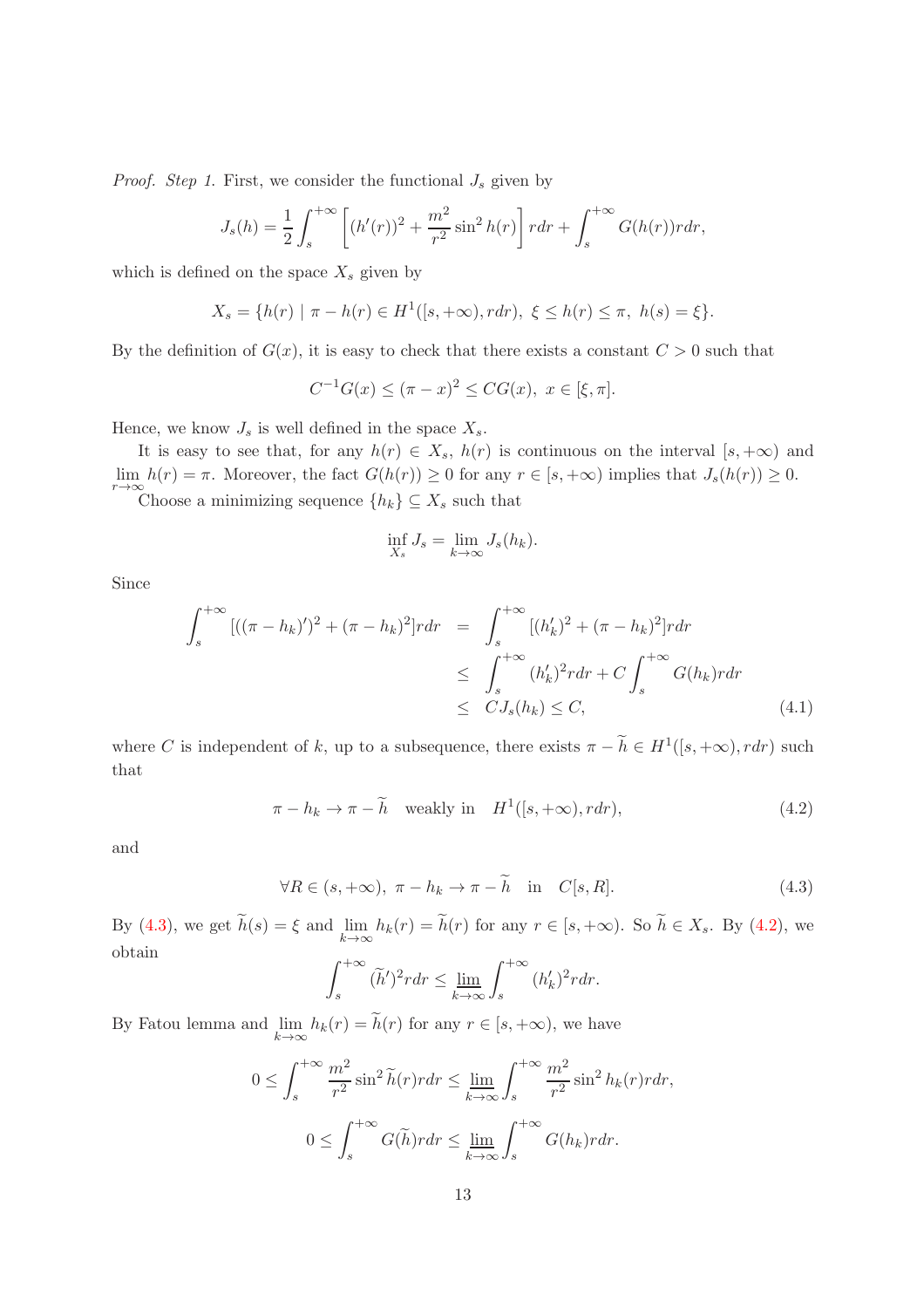Immediately, from the above three inequalities we obtain

$$
J_s(\widetilde{h}) \le \lim_{k \to \infty} J_s(h_k) = \inf_{X_s} J_s.
$$

Since  $\widetilde{h} \in X_s$ , we know that  $\widetilde{h}$  is a minimal point of  $J_s$  in  $X_s$ , i.e.

$$
J_s(\widetilde{h}) = \inf_{X_s} J_s.
$$

Step 2. Next, we need to verify that  $\tilde{h}$  is just the solution to the boundary value problem  $(P_s)$ . Obviously,  $\tilde{h}$  satisfies the boundary conditions of  $(P_s)$ , we need only to prove  $\tilde{h}$  satisfies  $(2.1)$  on the interval  $(s, +\infty)$ .

We say  $\varphi \in C_0^{\infty}(\mathcal{S}, +\infty)$  is a admissible variational function for  $h$ , if there exists  $\varepsilon > 0$  such that  $h + t\varphi \in X_s$ ,  $t \in [0, \varepsilon)$ .

Since h is the minimal point of  $J_s(\cdot)$ , then, for any admissible variational function  $\varphi$ , we have

$$
\left. \frac{d}{dt} J_s(\tilde{h} + t\varphi) \right|_{t=0} \ge 0. \tag{4.4}
$$

More precisely,

$$
\int_{s}^{+\infty} (\tilde{h}' \varphi' + \frac{m^2}{r^2} \sin \tilde{h} \cos \tilde{h} \varphi) r dr + \int_{s}^{+\infty} g(\tilde{h}) \varphi r dr \ge 0.
$$
 (4.5)

(i). If  $\xi < \tilde{h} < \pi$ ,  $r \in (r_1, r_2)$ , where  $s \leq r_1 < r_2 \leq +\infty$ , by (4.5), it's easy to check  $\tilde{h}$ satisfies  $(2.1)$  on the interval  $(r_1, r_2)$ .

(ii). We claim that  $\widetilde{h}(r) < \pi$  for any  $r \in (s, +\infty)$ . If the assertion was false, we would obtain a contradiction. We define

$$
r^* = \inf\{r \in (s, +\infty) | \tilde{h}(r) = \pi\}.
$$

From the definition of  $X_s$  we can easily see that  $s < r^* < +\infty$ . We still need to define the following continuous function

$$
\widehat{h}(r) = \begin{cases} \widetilde{h}(r), & r < r^*, \\ \pi, & r \ge r^*. \end{cases}
$$

Obviously,  $\hat{h} \in X_s$ . It is easy to see that, if  $\hat{h} \neq \tilde{h}$ , from the definition of  $J_s$  and  $\hat{h}$  we infer

$$
J_s(\widehat{h}) < J_s(\widetilde{h}).
$$

This contradicts the fact  $J_s(h) = \inf_{X_s} J_s$ . This means that  $h \equiv h$ .

By the definition of  $r^*$ , we choose small  $\delta > 0$  such that

$$
\widetilde{h}(r) < \pi, \quad \forall r \in [r^* - \delta, r^*).
$$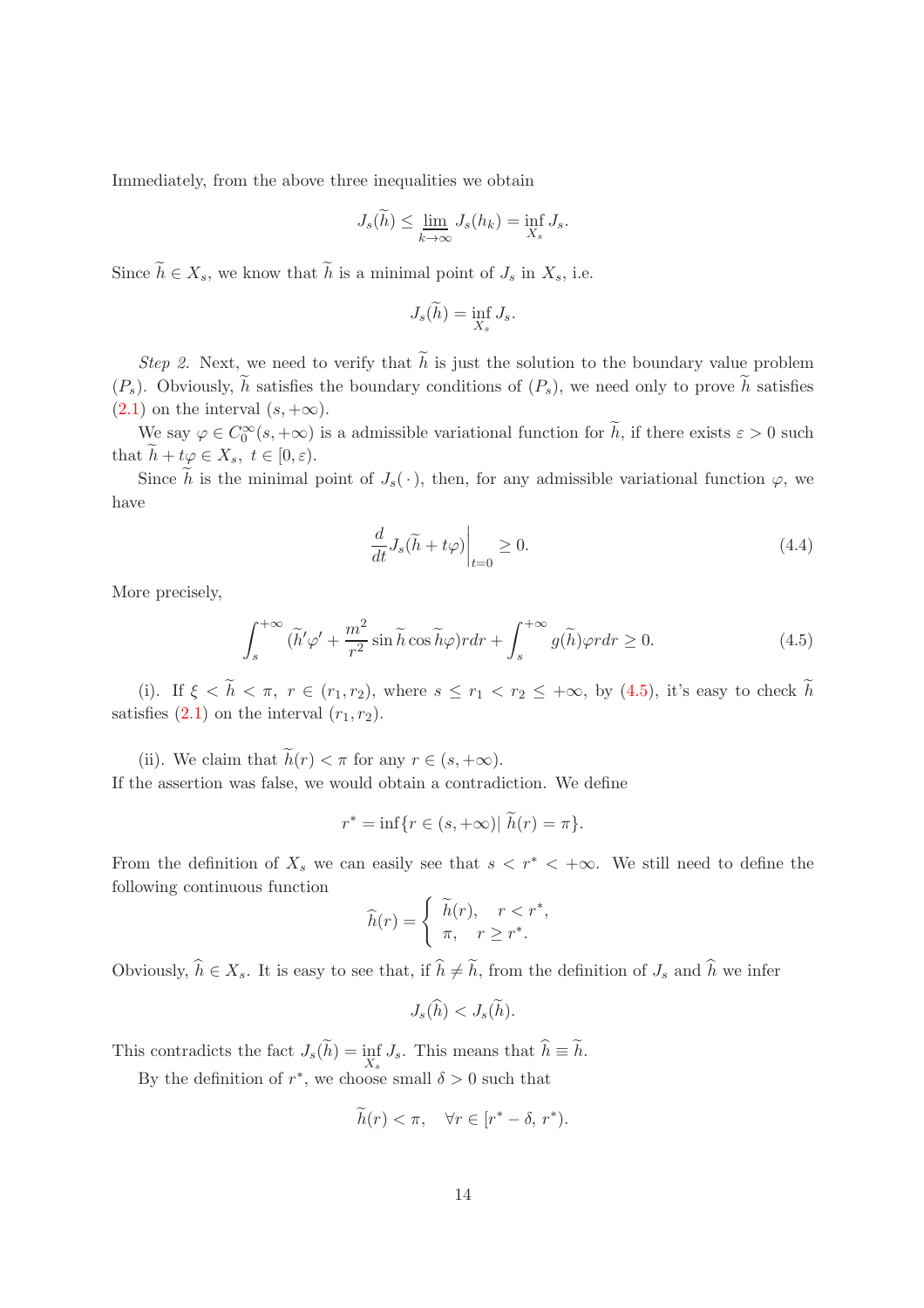So, by the conclusion of (i), we obtain that  $\tilde{h}(r)$  satisfies (2.1) in the interval  $(r^* - \delta, r^*)$  and

$$
\widetilde{h}'(r^*_-)=\lim_{r\to r^*_-}\widetilde{h}'(r)>0.
$$

We choose  $\varphi \in C_0^{\infty}[\tau^* - \delta, r^* + \delta]$  such that  $\varphi \leq 0$ ,  $\varphi(r^*) = -1$ . Then  $\varphi$  is an admissible variational function for  $h$ . By  $(4.5)$ , we have

$$
0 \leq \int_{s}^{+\infty} (\tilde{h}' \varphi' + \frac{m^2}{r^2} \sin \tilde{h} \cos \tilde{h} \varphi) r dr + \int_{s}^{+\infty} g(\tilde{h}) \varphi r dr
$$
  
\n
$$
= \int_{r^{*}-\delta}^{r^{*}} (\tilde{h}' \varphi' + \frac{m^2}{r^2} \sin \tilde{h} \cos \tilde{h} \varphi) r dr + \int_{r^{*}-\delta}^{r^{*}} g(\tilde{h}) \varphi r dr
$$
  
\n
$$
= \tilde{h}'(r) \varphi(r) r \Big|_{r^{*}-\delta}^{r^{*}} + \int_{r^{*}-\delta}^{r^{*}} [-(r\tilde{h}')' + \frac{m^2}{r} \sin \tilde{h} \cos \tilde{h} + g(\tilde{h}) r] \varphi dr
$$
  
\n
$$
= -\tilde{h}'(r^{*}_{-})r^{*} < 0,
$$
  
\n(4.6)

there exists a contradiction. So,  $\widetilde{h}(r) < \pi$  for any  $r \in (s, +\infty)$ .

(iii). We claim that  $\widetilde{h}(r) > \xi$ ,  $r \in (s, +\infty)$ . If there exist  $r \in (s, +\infty)$  such that  $\widetilde{h}(r) = \xi$ , then we define  $\widehat{r} = \sup\{r \in (s, +\infty) \mid \widetilde{h}(r) = \xi\}$ , and obtain  $s < \hat{r} < +\infty$ .

By the definition of  $\hat{r}$  and the conclusion of (ii), we get

$$
\xi < \widetilde{h}(r) < \pi, \ r \in (\widehat{r}, +\infty).
$$

So, by the conclusion of (i), we obtain that  $\widetilde{h}(r)$  satisfies (2.1) in the interval  $(\widehat{r}, +\infty)$ . Since  $\lim_{r \to \infty} h(r) = \pi$ , by Lemma 3.3, we get

$$
\widetilde{h}'(\widehat{r}_+) = \lim_{r \to \widehat{r}_+} \widetilde{h}'(r) > 0.
$$

We need to consider the following two cases:

Case I: There exists small  $\delta > 0$  such that

$$
\widetilde{h}(r) \equiv \xi, \quad \forall r \in [\widehat{r} - \delta, r^*).
$$

For this case, we choose  $\varphi \in C_0^{\infty}[\hat{r}-\delta, \hat{r}+\delta]$  such that  $0 \leq \varphi \leq 1$ ,  $\varphi(\hat{r}) = 1$ . Then  $\varphi$  is a admissible variational function for  $\hat{h}$ . By (4.5),

$$
0 \leq \int_{s}^{+\infty} (\tilde{h}' \varphi' + \frac{m^2}{r^2} \sin \tilde{h} \cos \tilde{h} \varphi) r dr + \int_{s}^{+\infty} g(\tilde{h}) \varphi r dr \n= \int_{\tilde{r}-\delta}^{\tilde{r}} \frac{m^2}{r^2} \sin \tilde{h} \cos \tilde{h} \varphi r dr + \tilde{h}'(r) \varphi(r) r \Big|_{\hat{r}}^{\hat{r}+\delta} \n= m^2 \sin \xi \cos \xi \int_{\hat{r}-\delta}^{\hat{r}} \frac{\varphi}{r} dr - \tilde{h}'(\hat{r}_{+}) \hat{r} \n\leq m^2 \log \frac{\hat{r}}{\hat{r}-\delta} - \tilde{h}'(\hat{r}_{+}) \hat{r}.
$$
\n(4.7)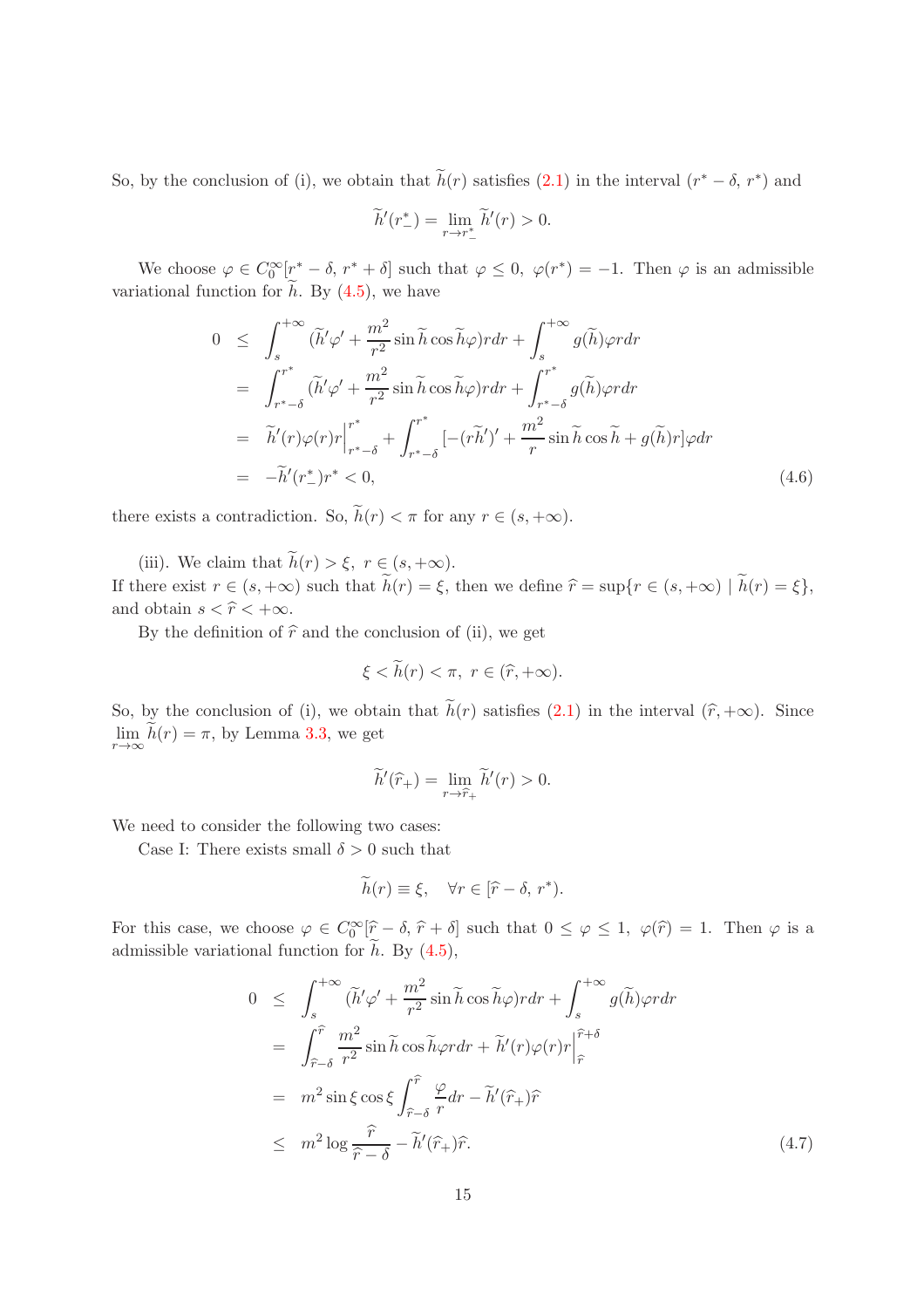we can choose  $\delta$  small enough such that

$$
m^2 \log \frac{\widehat{r}}{\widehat{r} - \delta} - \widetilde{h}'(\widehat{r}_+) \widehat{r} < 0.
$$

Obviously, this is a contradiction.

Case II: There exists small  $\delta > 0$  such that

$$
\xi < \widetilde{h}(r) < \pi, \quad \forall r \in [\widehat{r} - \delta, \widehat{r}).
$$

For this case, by the conclusion of (i), we obtain that  $\tilde{h}(r)$  satisfies (2.1) in the interval  $(\hat{r}-\delta, \hat{r})$ . Moreover,  $\widetilde{h}'(\widehat{r}_-) = \lim_{r \to \widehat{r}_-} \widetilde{h}'(r) \leq 0.$ 

We can choose  $\varphi \in C_0^{\infty}[\hat{r}-\delta, \hat{r}+\delta]$  such that  $0 \leq \varphi \leq 1$ ,  $\varphi(\hat{r}) = 1$ . Then  $\varphi$  is a admissible variational function for  $h$ . By  $(4.5)$ ,

$$
0 \leq \int_{s}^{+\infty} (\tilde{h}' \varphi' + \frac{m^2}{r^2} \sin \tilde{h} \cos \tilde{h} \varphi) r dr + \int_{s}^{+\infty} g(\tilde{h}) \varphi r dr
$$
  

$$
= \tilde{h}'(r) \varphi(r) r \Big|_{\tilde{r}-\delta}^{\tilde{r}} + \tilde{h}'(r) \varphi(r) r \Big|_{\tilde{r}}^{\tilde{r}+\delta}
$$
  

$$
= (\tilde{h}'(\hat{r}) - \tilde{h}'(\hat{r})) \tilde{r} < 0,
$$
 (4.8)

there exists a contradiction.

From the above arguments on two cases, we know that there always holds true  $\tilde{h}(r) > \xi$  for any  $r \in (s, +\infty)$ .

Combining (i), (ii) and (iii), we get  $\xi < \widetilde{h}(r) < \pi$  satisfies (2.1) in the interval  $(s, +\infty)$ .

Step 3. By Lemma 3.3, we immediately know that there holds true

$$
\widetilde{h}'(r) > 0
$$

for  $r \in [s, +\infty)$ .

The remaining is to prove the uniqueness of solution to  $(P_s)$ . Assume  $\widetilde{h}_1(r)$  and  $\widetilde{h}_2(r)$  are two different solutions of  $(P_s)$ . By the uniqueness of initial value problem, we get  $h'_1(s) \neq h'_2(s)$ . Without loss of generality, we assume  $\tilde{h}'_1(s) > \tilde{h}'_2(s)$ .

By Lemma 3.5, we get

$$
\widetilde{h}_1(r) > \widetilde{h}_2(r), \quad r \in (s, +\infty). \tag{4.9}
$$

By the Pohozaev identity  $(3.2)$ , for  $i = 1, 2$ , we have

$$
\left(s\widetilde{h}'_i(s)\right)^2 = m^2 \sin^2 \xi + 2G(\xi)r^2 + 4\int_s^{+\infty} G(\widetilde{h}_i(t))t dt.
$$
\n(4.10)

Hence, from  $(4.9)$  and  $(4.10)$  we deduce that

$$
0 < \left(s\widetilde{h}'_1(s)\right)^2 - \left(s\widetilde{h}'_2(s)\right)^2 = 4\int_s^{+\infty} \left[G(\widetilde{h}_1) - G(\widetilde{h}_2)\right] t dt. \tag{4.11}
$$

However, since  $G(x)$  is decreasing on the interval  $[\xi, \pi]$ , by (4.9) we know the right hand side of  $(4.11)$  is negative. This is a contradiction. So, the solution of  $(P_s)$  is unique.  $\Box$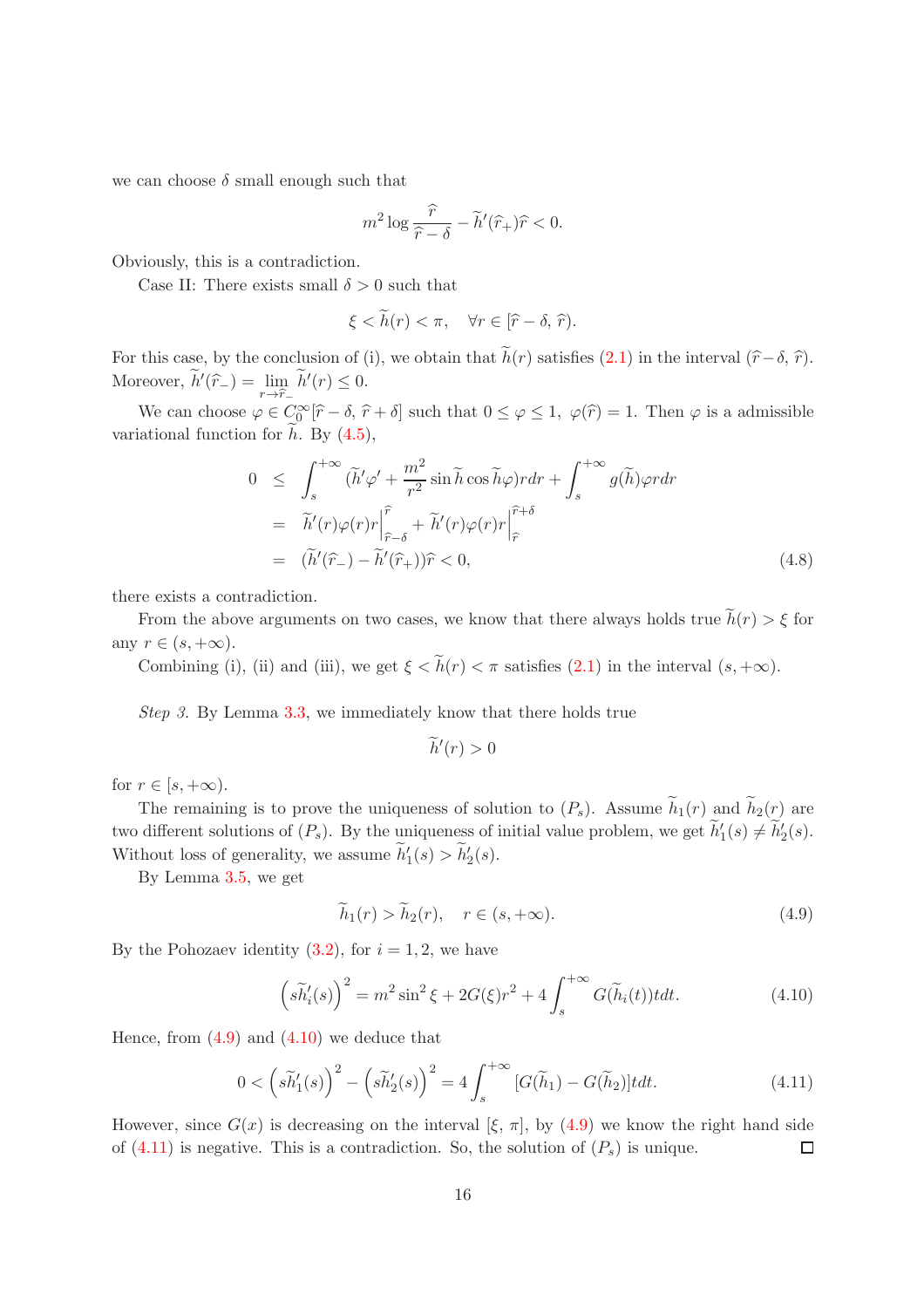**Theorem 4.2.** Suppose that  $g(x) \in C^{\infty}([0, \pi])$  satisfies  $(i) - (iii)$ . Then, the problem  $Q_{(s,\mu)}$ admits a unique solution  $h(r)$ . Moreover,  $h'(r) > 0$  for any  $r \in [s, \mu]$ .

*Proof.* By replacing  $+\infty$  by  $\mu$ , and  $X_s$  by  $Y_s$ , where

$$
Y_s = \{ h(r) \mid \pi - h(r) \in H^1([s, \mu], r dr), \ \xi \le h(r) \le \pi, \ h(s) = \xi \quad \text{and} \quad h(\mu) = \pi \},
$$

in the proof of Theorem 4.1, we can address the existence of solution to the problem  $Q_{(s,\mu)}$ .

By Lemma 3.4, we get  $h'(r) > 0$ ,  $r \in [s, \mu]$ . By Lemma 3.5, we get the uniqueness of solution to the problem  $Q_{(s,\mu)}$ .

#### 5 The proof of Theorem 1.1

In [1, 2], Ding has ever employed a mini-max argument to obtain the existence and uniqueness of equivariant harmonic maps from a sphere into another sphere. However, for our present case it seems that Ding's method is not valid. Here, we will employ the shooting target method to prove Theorem 1.1. For this goal, we need to characterize the behavior  $h_a(r)$ , the solution of  $(2.1)-(2.2)$  with  $a > 0$ . Concretely, we need to establish some lemmas on when  $h_a(r)$  increases monotonically from 0 to  $\pi$  on a finite interval. For simplicity, we would like to call such increasing  $h_a(r)$  as "solution of type (I)" (see the following definition 5.1). We will employ the blow-up analysis to show that  $h_a$  is actually a solution of type (I) as  $a > 0$  is small enough. As  $a > 0$  is large enough, we combine the blow-up analysis and the Pohozaev identities to characterize the behaviors of  $h_a$  which is completely different from the case that  $a > 0$  is small.

We know that there exists  $\lambda_0 > 0$  such that  $\varphi_{\lambda_0}(r) = 2 \arctan[(\lambda_0 r)^m]$ , the equivariant harmonic map with degree  $m$ , satisfying the following initial value problem:

$$
\begin{cases}\nh'' + \frac{1}{r}h' - \frac{m^2}{r^2}\sin h \cos h = 0, & r \in (0, +\infty), \\
h(0) = 0, & h^{(m)}(0) = m!\n\end{cases}
$$
\n(5.1)

For the sake of convenience, we denote  $\varphi_{\lambda_0}$  by  $\phi$ . As  $\phi$  is increasing monotonically from 0 to  $\pi$ , then there exists unique  $r_{\xi} \in (0, +\infty)$  such that  $\phi(r_{\xi}) = \xi$ .

Define

$$
\phi_s(r) = \phi\left(\frac{r_{\xi}}{s}r\right).
$$

Then  $\phi_s(s) = \xi$  and  $\phi_s(r)$  satisfies

$$
h'' + \frac{1}{r}h' - \frac{m^2}{r^2}\sin h \cos h = 0, \quad r \in (0, +\infty).
$$
 (5.2)

**Lemma 5.1.** Suppose that  $g(x) \in C^{\infty}([0, \pi])$  satisfies  $(i) - (iii)$ . If  $\widetilde{h}_s$  is the solution of  $(P_s)$ , then, for any  $r \in (s, +\infty)$  there holds true

 $\phi_s(r) < \widetilde{h}_s(r)$ .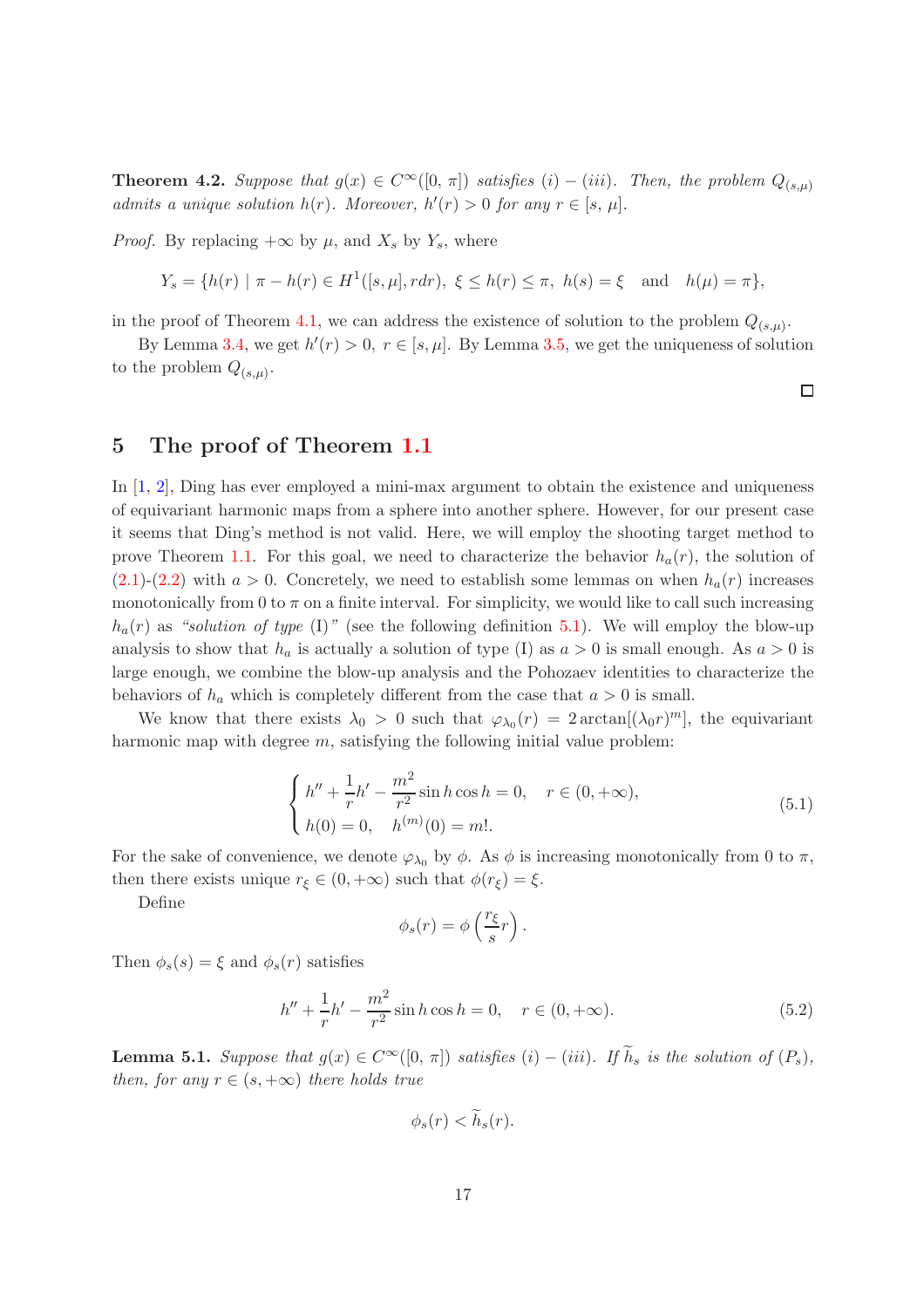*Proof.* By the Pohozaev identity (3.1), we have that, for  $r \in [s, +\infty)$ ,

$$
\left(r\widetilde{h}_s'(r)\right)^2 = m^2 \sin^2 \widetilde{h}_s(r) - 2 \int_r^{+\infty} g(\widetilde{h}_s(t)) \widetilde{h}_s'(t) t^2 dt \tag{5.3}
$$

and

$$
\left(r\phi_s'(r)\right)^2 = m^2 \sin^2\phi_s(r). \tag{5.4}
$$

By Lemma 3.3, we have  $h'_s(r) > 0$  for any  $r \in [s, +\infty)$ . It is easy to see that, for  $r \in [s, +\infty)$ ,

$$
-2\int_r^{+\infty} g(\widetilde{h}_s(t))\widetilde{h}'_s(t)t^2 dt > 0,
$$

here we also use the fact  $g(x) \leq 0$  for any  $x \in [\xi, \pi]$ . Since  $\tilde{h}_s(s) = \phi_s(s) = \xi$ , by comparing  $(5.3)$  and  $(5.4)$  we obtain that

$$
\phi'_s(s) < \widetilde{h}'_s(s).
$$

In fact, there holds true that, for any  $r \in (s, +\infty)$ ,

$$
\phi_s(r) < \widetilde{h}_s(r).
$$

If the above inequality fails, we define

$$
r^* = \sup\{r \in (s, +\infty) \mid \widetilde{h}_s(t) > \phi_s(t), \ t \in (s, r)\}\
$$

and have

$$
s < r^* < +\infty.
$$

By the definition of  $r^*$ , we have

$$
\phi_s(r) < \widetilde{h}_s(r)
$$
,  $\forall r \in (s, r^*)$  and  $\phi_s(r^*) = \widetilde{h}_s(r^*)$ .

This implies that

$$
\phi'_s(r^*) \ge \widetilde{h}'_s(r^*).
$$

However, from  $(5.3)$  and  $(5.4)$  we infer that

$$
\phi_s'(r^*) < \widetilde{h}_s'(r^*),
$$

as  $\phi_s(r^*) = \tilde{h}_s(r^*)$ . A contradiction is derived. Thus, we complete the proof of the lemma.

Let  $h_a$  be the solution of (2.1)-(2.2) with  $a > 0$ . By Corollary 3.2, we know there exists  $s_a \in (0, +\infty)$  such that  $h_a(r)$  increases monotonically from 0 to  $\xi$  in the interval  $[0, s_a]$ . Then, we have the following lemma.

**Lemma 5.2.** Suppose that  $g(x) \in C^{\infty}([0, \pi])$  satisfies  $(i) - (iii)$  and  $h_a$  is a solution of  $(2.1)$ -(2.2) with a > 0, increases monotonically from 0 to  $\xi$  on the interval  $[0, s_a]$ . Then, there holds true  $\phi_{s_a}(r) > h_a(r)$  for any  $r \in (0, s_a)$ .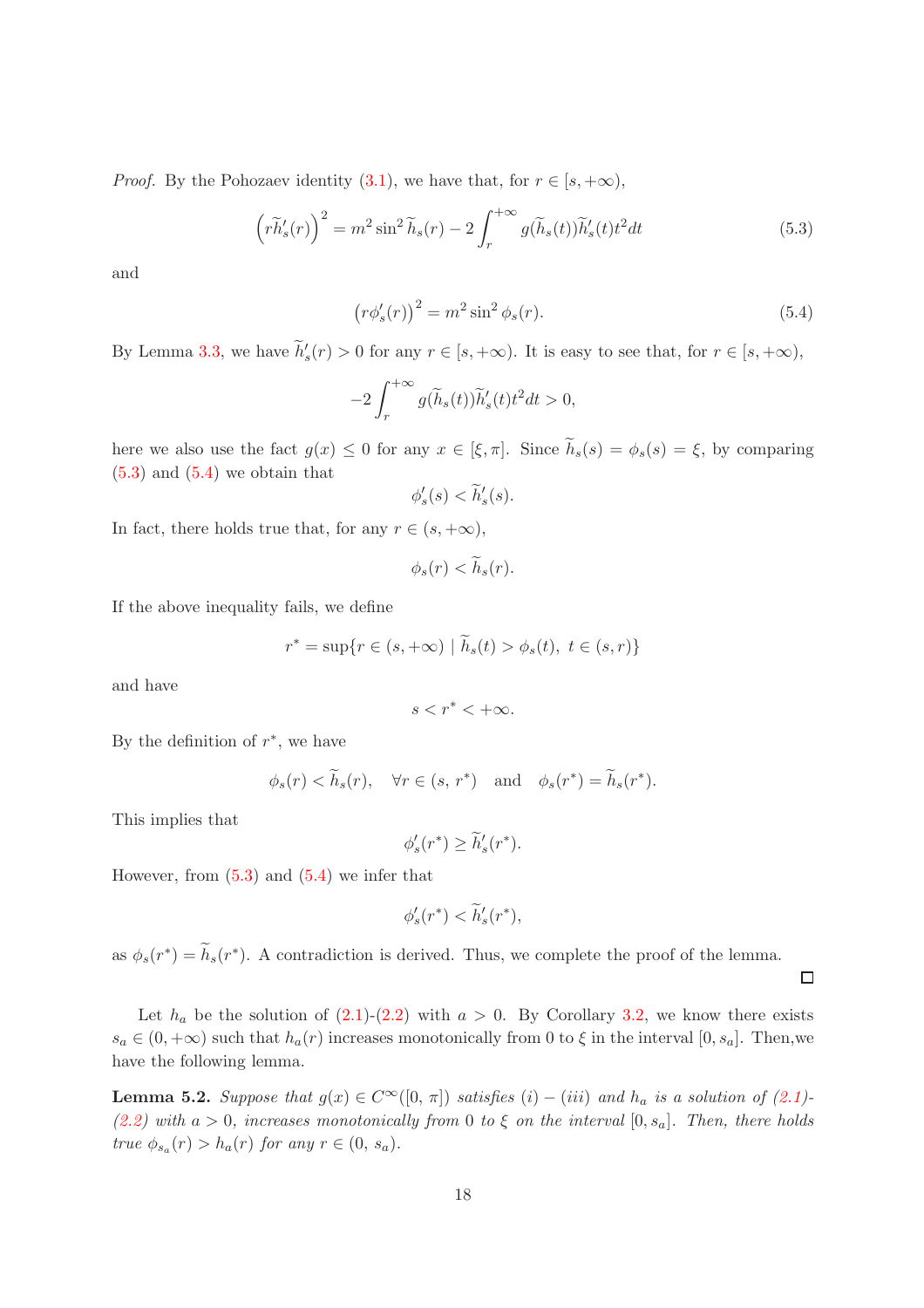Proof. The proof is analogous to the proof of Lemma 5.1. We omit it.

**Lemma 5.3.** Suppose that  $g(x) \in C^{\infty}([0, \pi])$  satisfies  $(i) - (iii)$ . If  $\widetilde{h}_s$  is the solution of  $(P_s)$ and h satisfies (2.1) on the interval  $(s, +\infty)$  with  $h(s) = \xi$ , then, there exists  $r_1 \in (s, +\infty)$  such that  $h(r)$  increases monotonically from  $\xi$  to  $\pi$  on the interval  $[s,r_1]$  if and only if  $h'(s) > h'_s(s)$ .

 $\Box$ 

*Proof.* (1). If  $h'(s) < h'_{s}(s)$ , there does not exist  $r_1 \in (s, +\infty)$  such that  $h(r)$  increases monotonically from  $\xi$  to  $\pi$  on the interval [s, r<sub>1</sub>]. Otherwise, h will intersect  $h_s$  at two different points in the domain  $[s, +\infty) \times [\xi, \pi]$  which contradicts Lemma 3.5.

(2). If  $h'(s) = \tilde{h}'_s(s)$ , by the uniqueness of initial value problem, we get  $h \equiv \tilde{h}_s$ . As  $\tilde{h}_s$  increases monotonically from  $\xi$  asymptotically to  $\pi$  on the interval  $[s, +\infty)$ , we can't pick  $r_1 \in (s, +\infty)$  such that  $h(r)$  increases monotonically from  $\xi$  to  $\pi$  in the interval  $[s, r_1]$ .

(3). For simplicity, let  $h(r, a)$  be the solution of the following problem:

$$
\begin{cases}\n(rh')' = \frac{m^2}{r}\sin h \cos h + g(h)r, & r \in (s, +\infty) \\
h(s) = \xi, & h'(s) = a.\n\end{cases}
$$

Then, we have  $h(r, h'_s(s)) \equiv h_s(r)$ .

Define

 $A = \{a \in \mathbb{R} \mid h(r, a) \text{ increases monotonically from } \xi \text{ to } \pi \text{ in finite interval}\}\$ 

By Theorem 4.2, we have  $A$  is a non-empty set. Moreover, by the continuous dependence of the solutions on the initial data and Lemma 3.4, we know  $A$  is a non-empty open set. From the argument in  $(1)$  and  $(2)$ , we get

$$
\inf\{a \mid a \in A\} \ge \widetilde{h}'_s(s) > 0.
$$

For any  $\bar{a} \in \partial A$  (the boundary of A) and  $\bar{a} < +\infty$ , we can choose a sequence  $\{a_k\} \subseteq A$  such that

$$
\lim_{k \to \infty} a_k = \bar{a}.
$$

Let  $r_k$  be the minimal number  $r \geq s$  such that  $h(r, a_k) = \pi$ . Then, we have

$$
\lim_{k \to \infty} r_k = +\infty.
$$

Otherwise, by the continuous dependence of the solutions on the initial data, we have  $\bar{a} \in A$ which contradicts the fact  $A$  is a open set. By the continuous dependence of the solutions on the initial data again, we have that, for any  $r \in [s, +\infty)$ ,

$$
h'(r,\bar{a}) \ge 0 \quad \text{and} \quad \xi \le h(r,\bar{a}) \le \pi.
$$

It deduces that

$$
\lim_{r \to \infty} h(r, \bar{a}) = l > \xi.
$$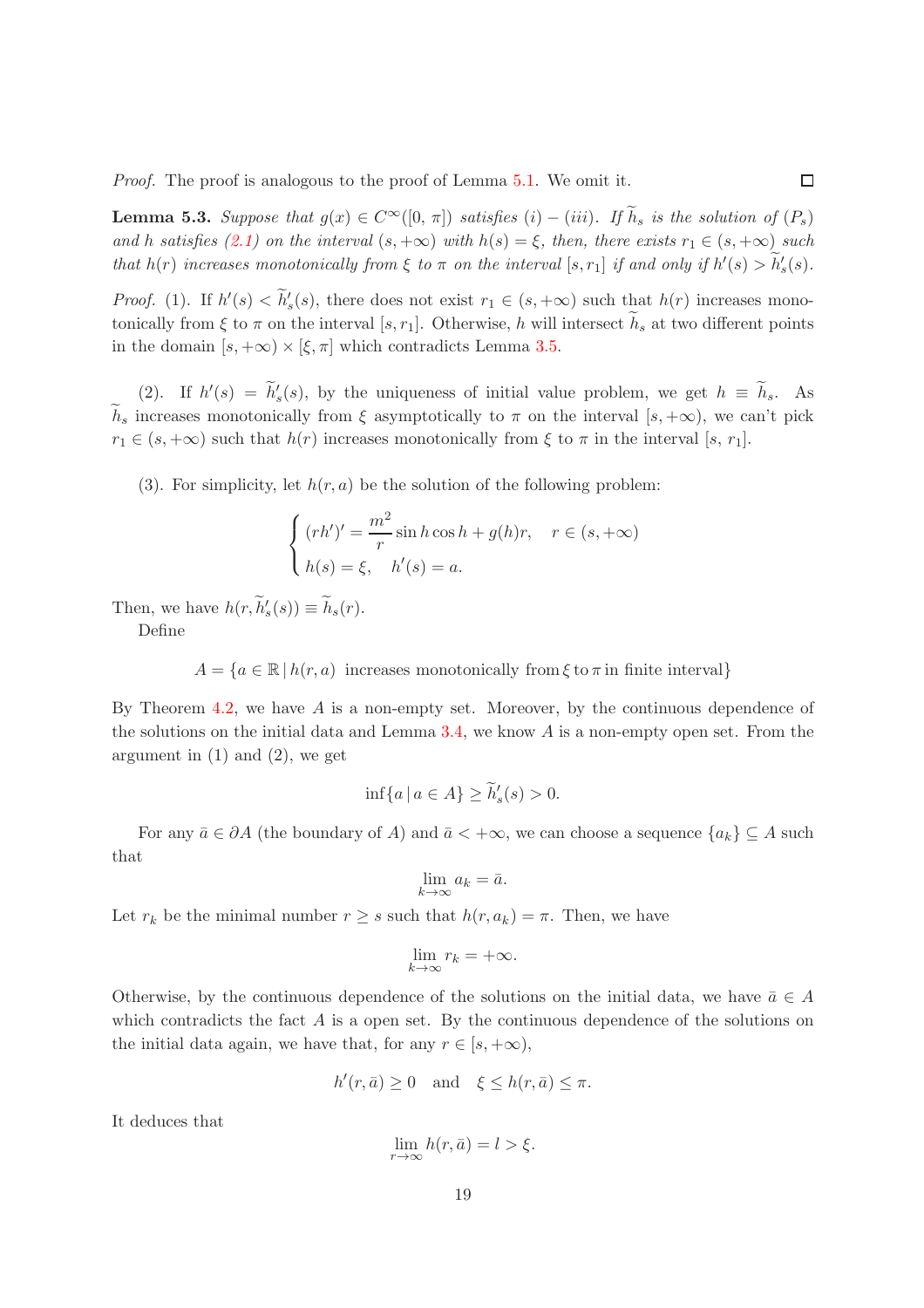By Lemma 3.3, we obtain

$$
\xi < h(r, \bar{a}) < \pi, \quad r \in (s, +\infty) \quad \text{and} \quad l = \pi.
$$

It means that  $h(r, \bar{a})$  is also a solution of problem  $(P_s)$ . By the uniqueness of solution to the problem  $(P_s)$ , we get  $\bar{a} = \tilde{h}'_s(s)$ . So, we get  $A = (\tilde{h}'_s(s), +\infty)$ . The proof of the lemma is completed.

**Definition 5.1.**  $h_a$  is called a solution of type (I) to (2.1)-(2.2) if there exists  $r_a \in (0, +\infty)$ such that  $h_a$  increases monotonically from 0 to  $\pi$  in the interval  $[0, r_a]$ .

Let  $h_a$  be the solution of problem  $(2.1)-(2.2)$  with  $a > 0$ . By Corollary 3.2, let  $s_a$  be the minimal positive number such that  $h_a(s) = \xi$ . Then we have

- (a).  $s_a \rightarrow +\infty$  as  $a \rightarrow 0$ .
- (b). By the Pohozaev identity

$$
\left(rh'_a(r)\right)^2 = m^2 \sin^2 h_a(r) + 2G(h_a(r))r^2 - 4\int_0^r G(h_a(t))t dt,
$$
\n(5.5)

we get

$$
(h'_a(r))^2 \leq \frac{1}{r^2} \{m^2 \sin^2 h_a(r) + 2G(\xi)r^2 - 4 \int_0^r G(0) t dt\}
$$
  
 
$$
\leq m^2 \frac{\sin^2 h_a(r)}{r^2} + 2(G(\xi) - G(0)).
$$

On the other hand, by (5.5) and Lemma 5.2, we have

$$
(h'_a(s_a))^2 \geq \frac{1}{s_a^2} \{ m^2 \sin^2 \xi + 2G(\xi) s_a^2 - 4 \int_0^{s_a} G(\phi_{s_a}(t)) t dt \}
$$
  
 
$$
\geq 2G(\xi) - 2 \frac{1}{r_{\xi}^2} \int_0^{r_{\xi}} G(\phi(t)) t dt > 0.
$$

Combining the above two inequalities with the properties of  $h_a$  near  $r = 0$  (cf. Section 2), we have that there exists positive constant  $c_0$  and  $c_1$  such that, if  $a \leq 1$ , then

$$
0 < h'_a(r) \le c_1
$$
,  $\forall r \in (0, s_a]$  and  $0 < c_0 \le h'_a(s_a) \le c_1$ .

**Lemma 5.4.** Suppose that  $g(x) \in C^{\infty}([0, \pi])$  satisfies  $(i) - (iii)$  and  $h_a$  is a solution to  $(2.1)$ -(2.2). Then, there exists a positive number  $b > 0$  such that, if  $a > 0$  is small enough, then, we have

$$
(h'_a(s_a))^2 \ge 2G(\xi) + b.
$$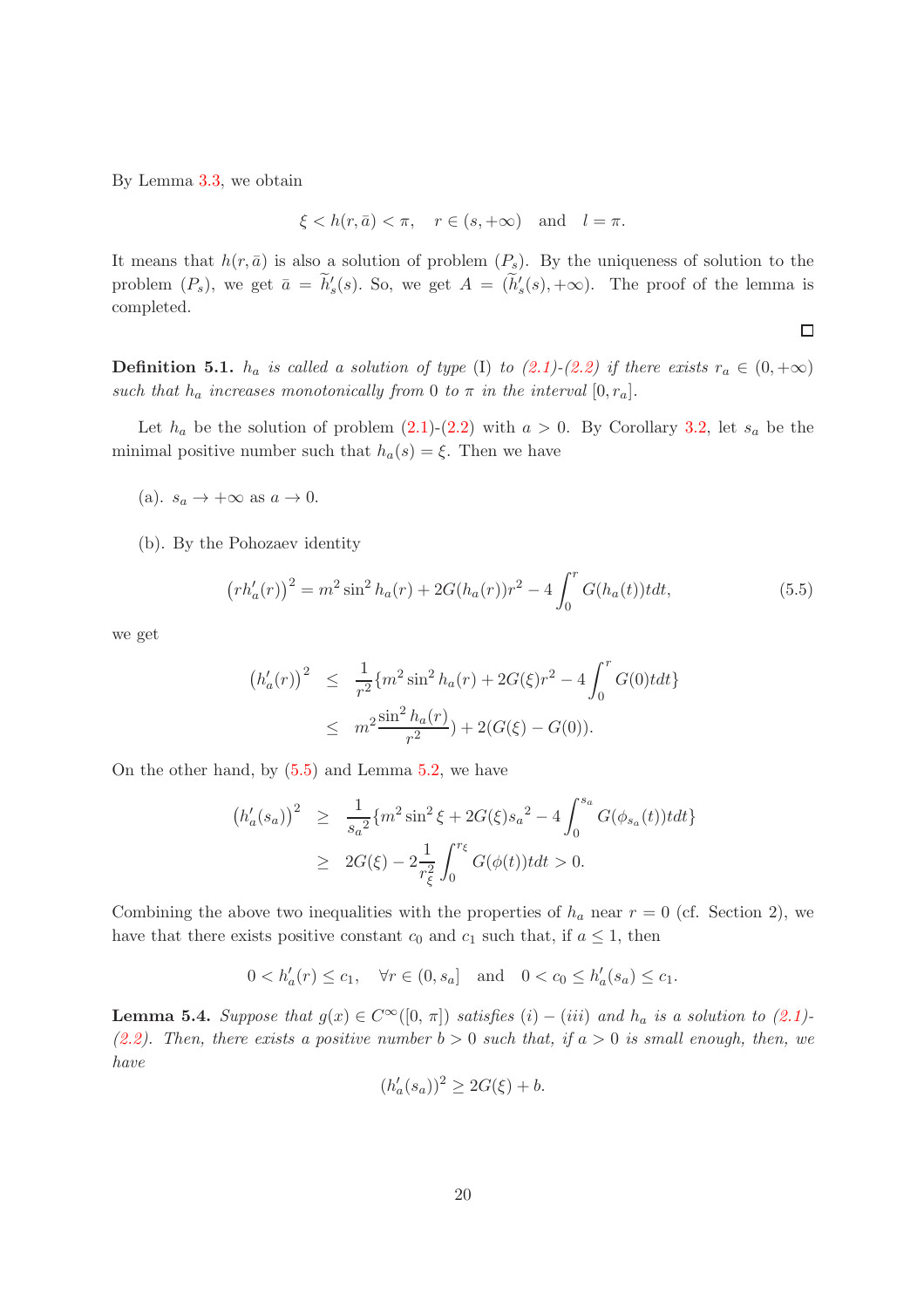*Proof.* Let  $a_i$  be any sequence such that  $a_i > 0$  and  $a_i \to 0$ . For simplicity, we denote  $h_i = h_{a_i}$ and  $s_i = s_{a_i} \rightarrow +\infty$ .

Set

$$
u_i(r) = h_i(r + s_i).
$$

Then, we have that, on  $(-s_i, 0]$ ,

$$
u''_i + \frac{1}{r + s_i} u'_i - \frac{m^2}{(r + s_i)^2} \sin u_i \cos u_i = g(u_i).
$$

Note that we have  $u_i(0) = \xi$ ,  $c_0 \le u'_i(0) \le c_1$ ,

$$
0 < u_i(r) \le \xi \quad \text{and} \quad 0 < u'_i(r) \le c_1, \quad \forall r \in (-s_i, 0].
$$

By a diagonal subsequence argument, there exists a subsequence of  $\{u_i\}$ , still denoted by  $u_i$ , such that  $u_i$  converges uniformly in  $C^2([-R, 0])$ , for any given  $R > 0$ , to some  $u \in C^2_{loc}(-\infty, 0])$ . The limit u satisfies the following equation on  $(-\infty, 0]$ 

$$
u'' = g(u),\tag{5.6}
$$

with  $c_0 \le u'(0) \le c_1$ . Moreover, for any  $r \in (-\infty, 0]$  there holds true

$$
0 \le u(r) \le \xi = u(0)
$$
 and  $0 \le u'(r) \le c_1$ .

Hence, we conclude that there exists  $0 \leq l \leq \xi$  such that

$$
\lim_{r \to -\infty} u(r) = l.
$$

Since  $u'' = g(u) \ge 0$ , it is easy to see that there exists  $\mu \in [0, c_1]$  such that

$$
\lim_{r \to -\infty} u'(r) = \mu.
$$

On the other hand, we also have

$$
\int_{-\infty}^{0} u'(r) dr \leq \xi.
$$

Hence, we infer that  $u'(r) \to 0$  as  $r \to -\infty$ , i.e.  $\mu = 0$ . It follows that

$$
\int_{-\infty}^{0} u''(r) dr = u'(0).
$$

As  $u'' \geq 0$ , from the integrability of  $u''$  on  $(-\infty, 0]$  we conclude that

$$
\lim_{r \to -\infty} u''(r) = \lim_{r \to -\infty} g(u(r)) = g(l) = 0.
$$

Hence,  $l = 0$  or  $\xi$ . But, since u is increasing function on  $(-\infty, 0]$  with  $u(0) = \xi$  and  $u'(0) \ge$  $c_0 > 0$ , we have  $l < \xi$ . Hence,  $l = 0$ .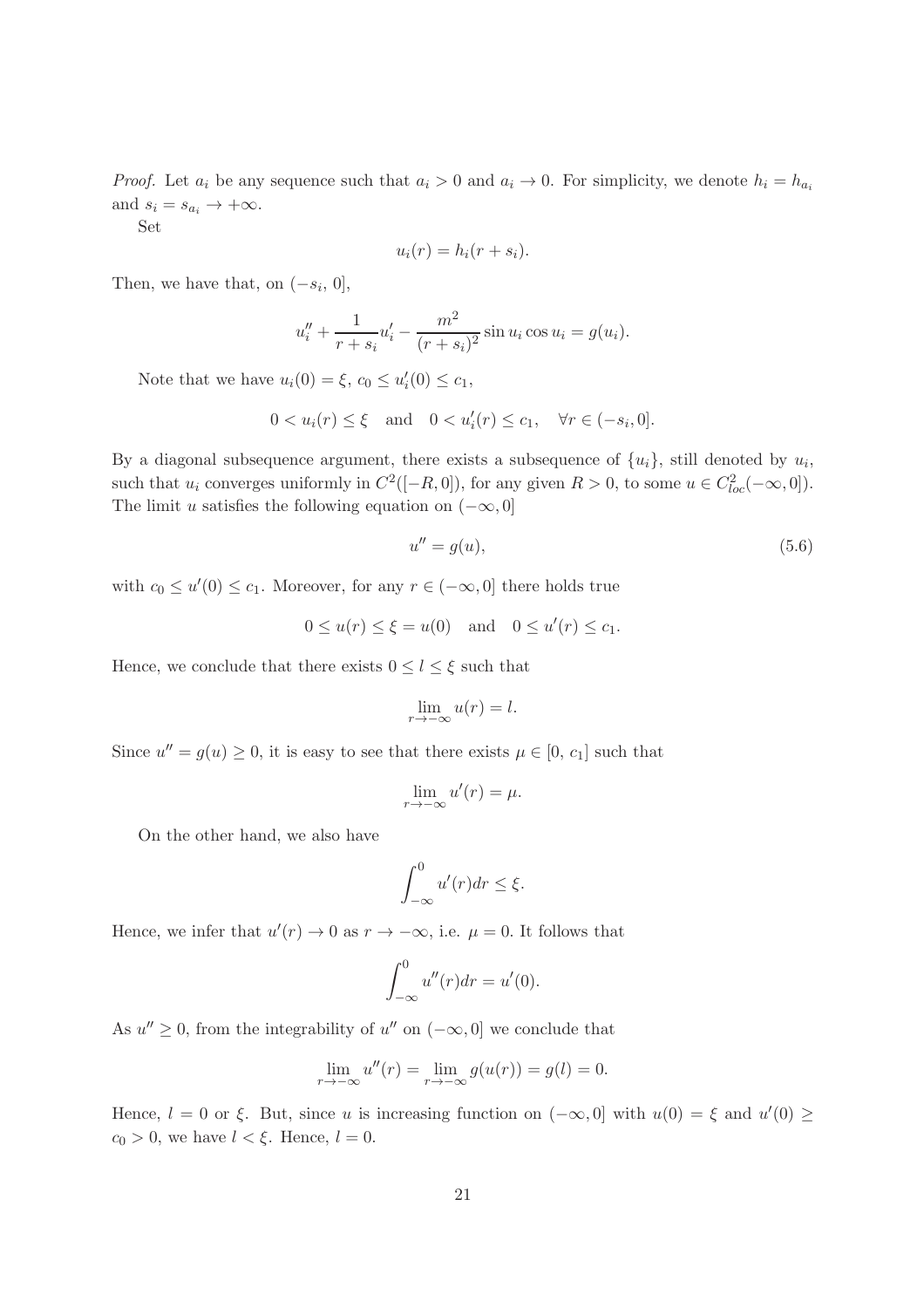By integrating the two sides of  $(5.6)$  we obtain

$$
u'(r)^2 = 2G(u(r)) + C,\t\t(5.7)
$$

where  $C = (u'(0))^2 - 2G(\xi)$ . Let  $r \to -\infty$  in (5.7), we deduce

$$
u'(0)^2 = 2G(\xi) - 2G(0). \tag{5.8}
$$

Notice that, the solution u of  $(5.6)$  with initial data  $u(0) = \xi$  and  $u'(0)$  is unique. The uniqueness implies that, if we denote  $u_a(r) = h_a(r + s_a)$ , there holds true

$$
u_a(r) \to u(r)
$$
 uniformly in  $C^2([-R,0])$  for any  $R > 0$ ,

as  $a \rightarrow 0$ . Then, by  $(5.8)$ ,

$$
h'_a(s_a)^2 \to 2G(\xi) - 2G(0).
$$

If we first take  $b = -G(0)$ , then let  $a > 0$  be small enough, then the desired conclusions follow. Thus we complete the proof.

**Theorem 5.5.** Suppose that  $g(x) \in C^{\infty}([0, \pi])$  satisfies  $(i) - (iii)$ . If  $h_a$  is the solution of  $(2.1)-(2.2)$  with  $a > 0$ , then, there exists  $\epsilon > 0$  such that for any  $a \in (0, \epsilon)$ ,  $h_a$  is a solution of type  $(I)$ .

*Proof.* By Corollary 3.2, for any  $a > 0$  there exists  $s_a \in (0, +\infty)$  such that  $h_a(r)$  increases monotonically from 0 to  $\xi$  on the interval  $[0, s_a]$  with  $h(s_a) = \xi$  and  $h'(s_a) > 0$ .

Let  $h_{s_a}$  be the solution of the problem  $(P_s)$  with  $s = s_a$ . Then, by Lemma 5.3,  $h_a$  is a solution of type (I) if and only if  $h'_a(s_a) > \tilde{h}'_{s_a}(s_a)$ . So, to prove the theorem, it is sufficient to prove that there exists  $\epsilon > 0$  such that, for all  $a \in (0, \epsilon)$ ,

$$
h'_a(s_a) > \widetilde{h}'_{s_a}(s_a).
$$

By Theorem 4.1, we know  $h_{s_a}$  minimizes the functional  $J_{s_a}$  on space  $X_{s_a}$ . Let

$$
\theta(r) = \begin{cases} (\pi - \xi)(r - s_a) + \xi, & r \in [s_a, s_a + 1], \\ \pi, & r \in (s_a + 1, +\infty) \end{cases}
$$

then,  $\theta \in X_{s_a}$ . It follows that  $J_{s_a}(h_{s_a}) \leq J_{s_a}(\theta)$ . Hence, we have

$$
\int_{s_a}^{+\infty} G(\widetilde{h}_{s_a}) t dt \leq J_{s_a}(\widetilde{h}_{s_a}) \leq J_{s_a}(\theta)
$$
\n
$$
\leq \frac{1}{2} \int_{s_a}^{s_a+1} [(\pi - \xi)^2 + \frac{m^2}{r^2}] r dr + \int_{s_a}^{s_a+1} G(\xi) r dr
$$
\n
$$
\leq C \left\{ (s_a + \frac{1}{2}) + \log \frac{s_a + 1}{s_a} \right\},
$$
\n(5.9)

where C is a positive constant independent of  $s_a$ .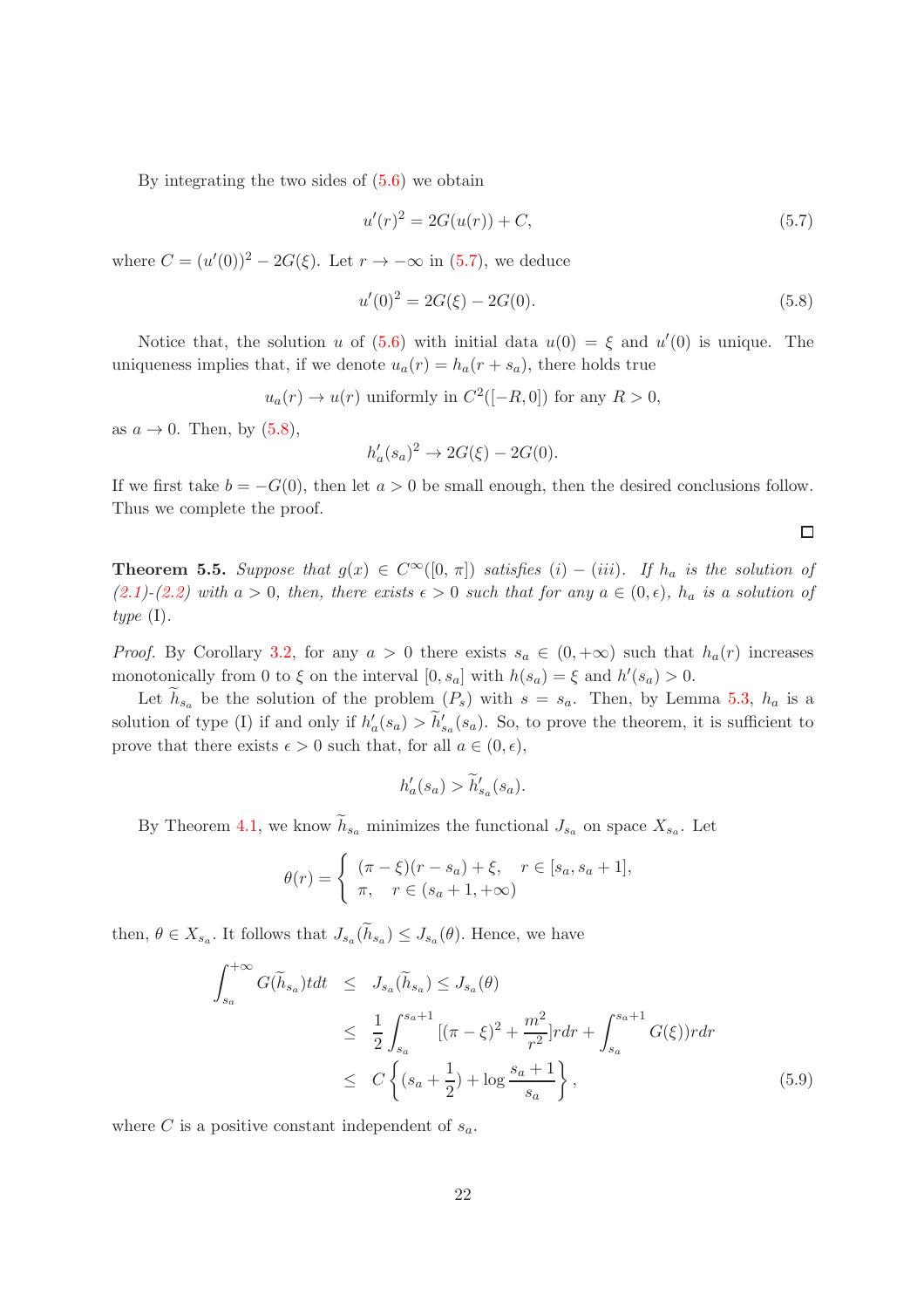On the other hand, by the Pohozaev identity we have

$$
(s_a \tilde{h}'_{s_a}(s_a))^2 = m^2 \sin^2 \xi + 2G(\xi) s_a^2 + 4 \int_{s_a}^{+\infty} G(\tilde{h}_{s_a}(t)) t dt.
$$
 (5.10)

Combining (5.9) and the above identity we obtain

$$
(\widetilde{h}'_{s_a}(s_a))^2 \le \frac{1}{s_a^2} \left\{ m^2 \sin^2 \xi + 2G(\xi) s_a^2 + 4C((s_a + \frac{1}{2}) + \log \frac{s_a + 1}{s_a}) \right\}.
$$
 (5.11)

Hence, it follows

$$
\overline{\lim}_{a \to 0} \widetilde{h}'_{s_a}(s_a) \le 2G(\xi).
$$

Combining the last inequality with Lemma 5.4, there exists  $\epsilon > 0$  such that for all  $a \in (0, \epsilon)$ ,

$$
h'_a(s_a) > \widetilde{h}'_{s_a}(s_a).
$$

Then the proof of the theorem is finished.

**Theorem 5.6.** Suppose that  $g(x) \in C^{\infty}([0, \pi])$  satisfies  $(i) - (iii)$ . Let  $\phi$  be the solution of the problem  $(5.1)$ .

 $(1).$  If

$$
-\infty < \int_0^{+\infty} G(\phi) r dr \le 0,
$$

then  $h_a$  is a solution of type (I) to  $(2.1)-(2.2)$  for all  $a > 0$ .  $(2).$  If

$$
0 < \int_0^{+\infty} G(\phi) r dr \le +\infty,
$$

then there exists  $a_0 > 0$  such that  $h_a$  is not a solution of type (I) to (2.1)-(2.2) for  $a > a_0$ .

*Proof.* By Corollary 3.2, for  $a > 0$ , there exists  $s_a \in (0, +\infty)$  such that  $h_a(r)$  increases monotonically from 0 to  $\xi$  in the interval  $[0, s_a]$  with  $h(s_a) = \xi$  and  $h'(s_a) > 0$ . Let  $\tilde{h}_{s_a}$  be the solution of problem  $(P_s)$  with  $s = s_a$ . Then, by the Pohozaev identity, we have

$$
(s_a h'_a(s_a))^2 = m^2 \sin^2 \xi + 2G(\xi) s_a^2 - 4 \int_0^{s_a} G(h_a(t)) t dt,
$$
\n(5.12)

$$
(s_a \tilde{h}'_{s_a}(s_a))^2 = m^2 \sin^2 \xi + 2G(\xi) s_a^2 + 4 \int_{s_a}^{+\infty} G(\tilde{h}_{s_a}(t)) t dt.
$$
 (5.13)

Now we discuss the case (1). By Lemma 5.3,  $h_a$  is a solution of type (I) if and only if

$$
h'_a(s_a) > \widetilde{h}'_{s_a}(s_a).
$$

Comparing  $(5.12)$  and  $(5.13)$ , it suffices to prove that, for  $a > 0$ , the following inequality is true

$$
\int_0^{s_a} G(h_a(t))t dt + \int_{s_a}^{+\infty} G(\widetilde{h}_{s_a}(t))t dt < 0.
$$
 (5.14)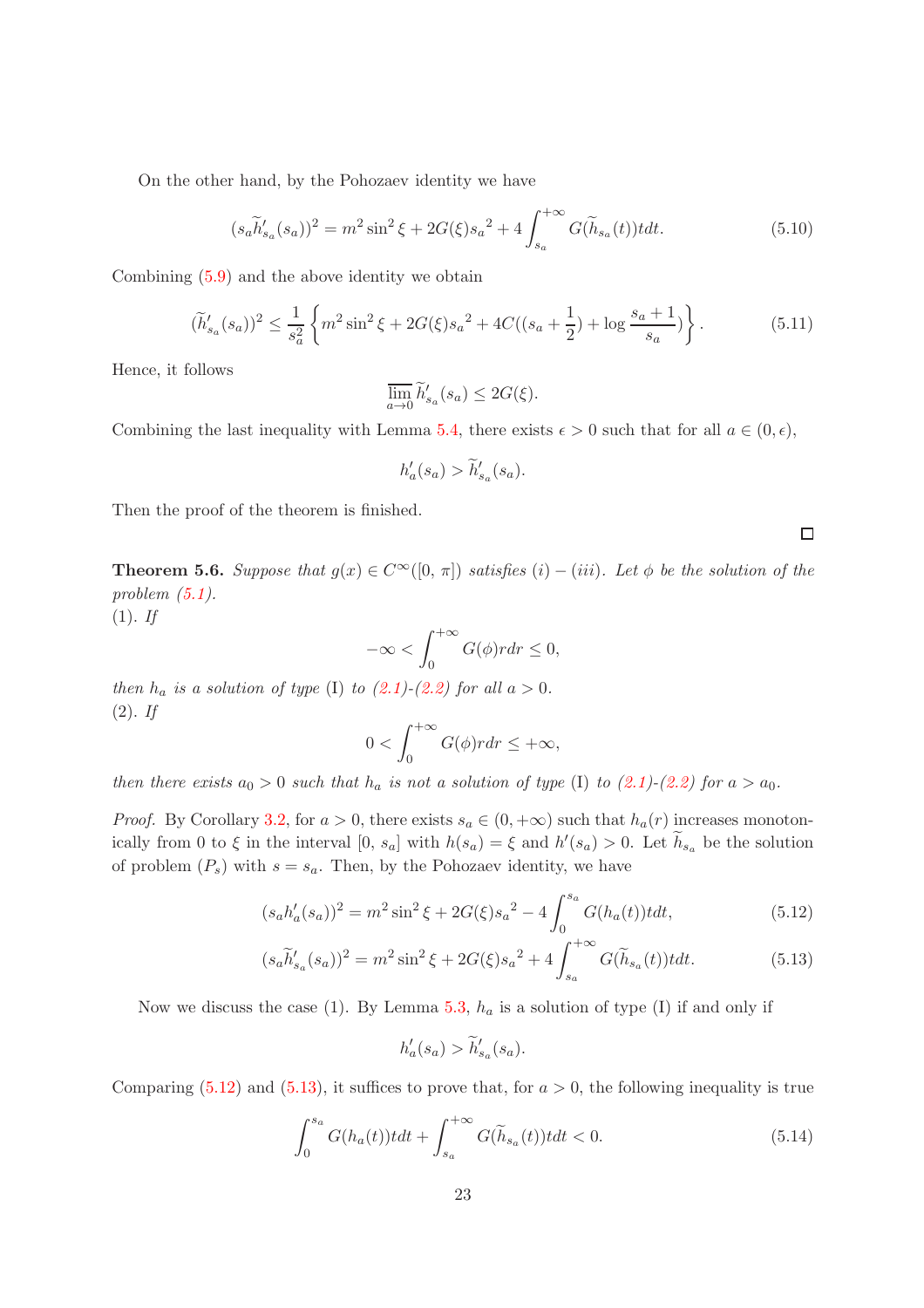Since  $G(x)$  is increasing on the interval  $[0, \xi]$  and decreasing on the interval  $[\xi, \pi]$ , by Lemma 5.2 and Lemma 5.1, we derive that, as  $a > 0$ ,

$$
\int_0^{s_a} G(h_a(t))t dt < \int_0^{s_a} G(\phi_{s_a}(t))t dt = \frac{s_a^2}{r_{\xi}^2} \int_0^{r_{\xi}} G(\phi(t))t dt,
$$
\n(5.15)

$$
\int_{s_a}^{+\infty} G(\widetilde{h}_{s_a}(t))t dt < \int_{s_a}^{+\infty} G(\phi_{s_a}(t))t dt = \frac{s_a^2}{r_{\xi}^2} \int_{r_{\xi}}^{+\infty} G(\phi(t))t dt.
$$
 (5.16)

Combining  $(5.15)$  and  $(5.16)$ , we get that, for  $a > 0$ , there holds

$$
\int_0^{s_a} G(h_a(t))t dt + \int_{s_a}^{+\infty} G(\widetilde{h}_{s_a}(t))t dt < \frac{s_a^2}{r_{\xi}^2} \int_0^{+\infty} G(\phi(t))t dt.
$$

So, when

$$
-\infty < \int_0^{+\infty} G(\phi) r dr \le 0,
$$

then  $(5.14)$  follows and the conclusion stated in  $(1)$  is true.

We turn to the discussion of the case  $(2)$ . If the conclusion stated in  $(2)$  fails, then there exists a sequence  $a_i \to +\infty$  such that  $h_{a_i}$  is a solution of type (I) to (2.1)-(2.2).

Set

$$
\hbar_i(a_i^{\frac{1}{m}}r) \equiv h_{a_i}(r).
$$

Then  $\hbar_i(r)$  is the solution of the following problem:

$$
\begin{cases}\n\hbar_i''(r) + \frac{1}{r}\hbar_i'(r) - \frac{m^2}{r^2}\sin\hbar_i(r)\cos\hbar_i(r) - a_i^{-\frac{2}{m}}g(\hbar_i(r)) = 0. \\
\hbar_i(0) = 0, \quad \hbar_i^{(m)}(0) = m!\n\end{cases}
$$
\n(5.17)

Let  $s_i$  be the minimal positive number  $s > 0$  such that  $h_i(s) = \pi$ . Comparing the problem (5.17) with the problem (5.1), we conclude that, for any  $R > 0$ ,  $\hbar_i$  converges to  $\phi$  uniformly in  $C^1[0,R]$  as  $a_i \to +\infty$ . Notice that,  $\phi$  increases monotonically from 0 asymptotically to  $\pi$ , then, we have

$$
\lim_{i \to +\infty} s_i = +\infty.
$$

By the Pohozaev identity, we have

$$
(s_i \hbar_i'(s_i))^2 = -4a_i^{-\frac{2}{m}} \int_0^{s_i} G(\hbar_i) r dr.
$$

Since  $\hbar'_i(s_i) > 0$ , we get

$$
\int_0^{s_i} G(\hbar_i) r dr < 0. \tag{5.18}
$$

On the other hand, since

$$
0 < \int_0^{+\infty} G(\phi) r dr \le +\infty,
$$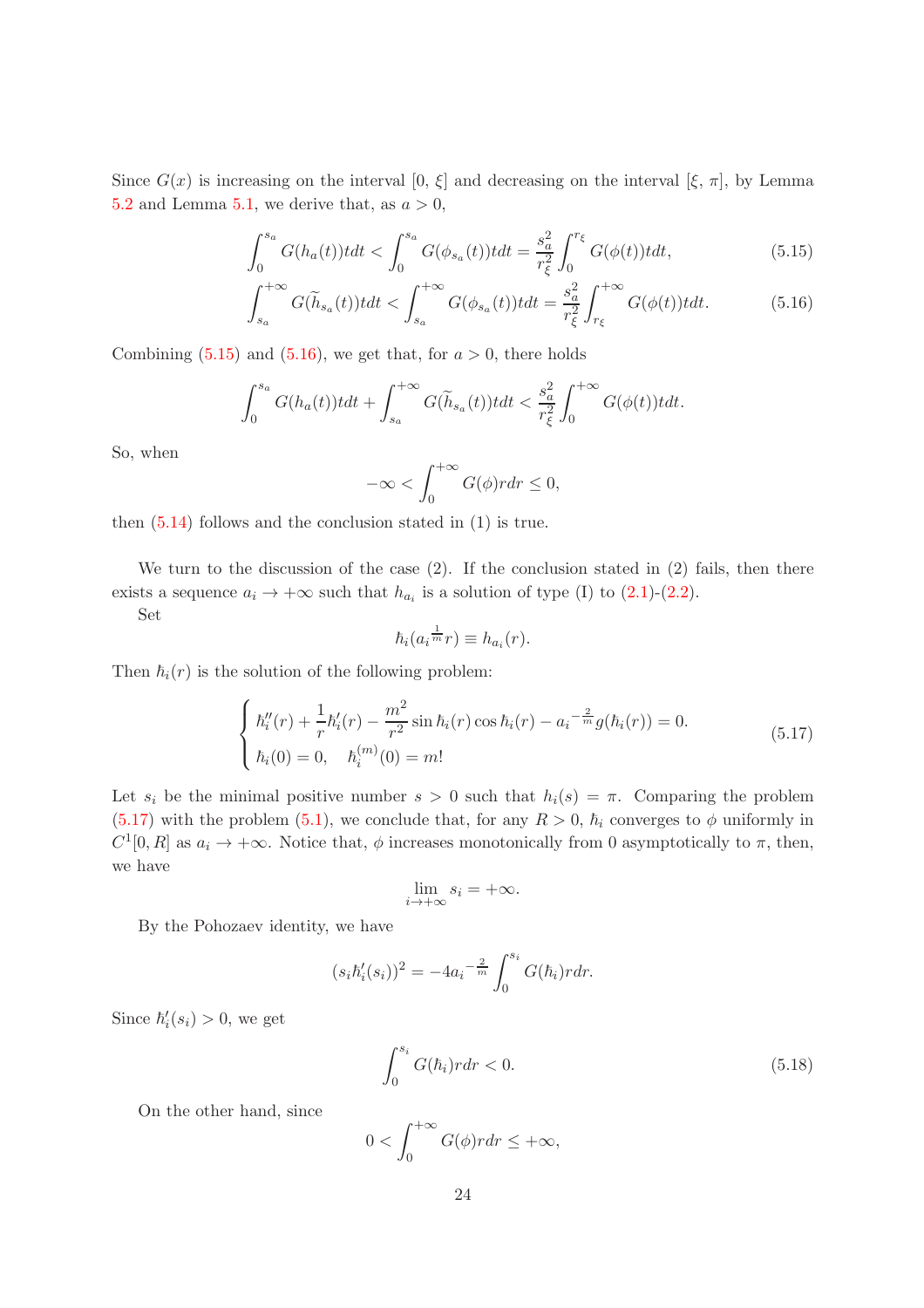we can pick  $R_0 > 0$  such that  $\phi(R_0) > \xi$  and

$$
\int_{0}^{R_{0}} G(\phi) r dr > 0.
$$
\n(5.19)

 $\Box$ 

Hence,

$$
\int_0^{R_0} G(\phi) r dr = \lim_{i \to +\infty} \int_0^{R_0} G(\hbar_i) r dr \le \lim_{i \to \infty} \int_0^{s_i} G(\hbar_i) r dr \le 0,
$$

which contradicts  $(5.19)$ . So, if

$$
0 < \int_0^{+\infty} G(\phi) r dr \le +\infty,
$$

there always exists  $a_0 > 0$  such that, for  $a > a_0$ ,  $h_a$  is not a solution of type (I) to (2.1)-(2.2).

Now, we are in the position to show Theorem 1.1.

**Proof of Theorem 1.1.** Let  $\phi$  be the solution of problem (5.1). From the Remark 1, we can replace  $\varphi_1$  by  $\phi$ . Since  $\phi$  increases from 0 asymptotically to  $\pi$  and  $G(x) \geq 0$  for  $x \in [\xi, \pi]$ , we have

$$
-\infty < \int_0^{+\infty} G(\phi) r dr \le +\infty.
$$

Define

$$
A = \{a > 0 \mid h_a \text{ is a solution of type (I) to (2.1)-(2.2)}\}.
$$

By the continuous dependence of the solutions on the initial data (cf. Theorem 2.2), Corollary 3.2 and Lemma 3.4, we know A is a open set. By Theorem 5.5, we derive that A is a non-empty open set.

We need only to consider the following two cases: Case  $(1)$ . If

$$
-\infty < \int_0^{+\infty} G(\phi) r dr \le 0,
$$

Theorem 5.6 tells us that  $A = (0, +\infty)$ . It means that all solutions of  $(2.1)-(2.2)$  with  $a > 0$ increase from 0 to  $\pi$  on finite interval. So the problem  $(1.3)-(1.4)$  with  $0 < h(r) < \pi$  on  $(0,\infty)$ doesn't admits any solution.

Case  $(2)$ . If

$$
0 < \int_0^{+\infty} G(\phi) r dr \le +\infty,
$$

by Theorem 5.6 we have

$$
a^* = \sup\{a \in A\} < +\infty.
$$

We claim that  $h_{a^*}$  is a solution of  $(1.3)-(1.4)$  with  $0 < h(r) < \pi$  on  $(0, \infty)$ .

Now, we always assume  $a \in A$ . Let  $r_a \in (0, +\infty)$  such that  $h_a$  increases monotonically from 0 to  $\pi$  on the interval [0,  $r_a$ ]. Then, we have  $\lim_{a \to a^*} r_a = +\infty$ . Otherwise, there exists a sequence  $a_k \to a^*$  such that

$$
\lim_{a_k \to a^*} r_{a_k} = r
$$

∗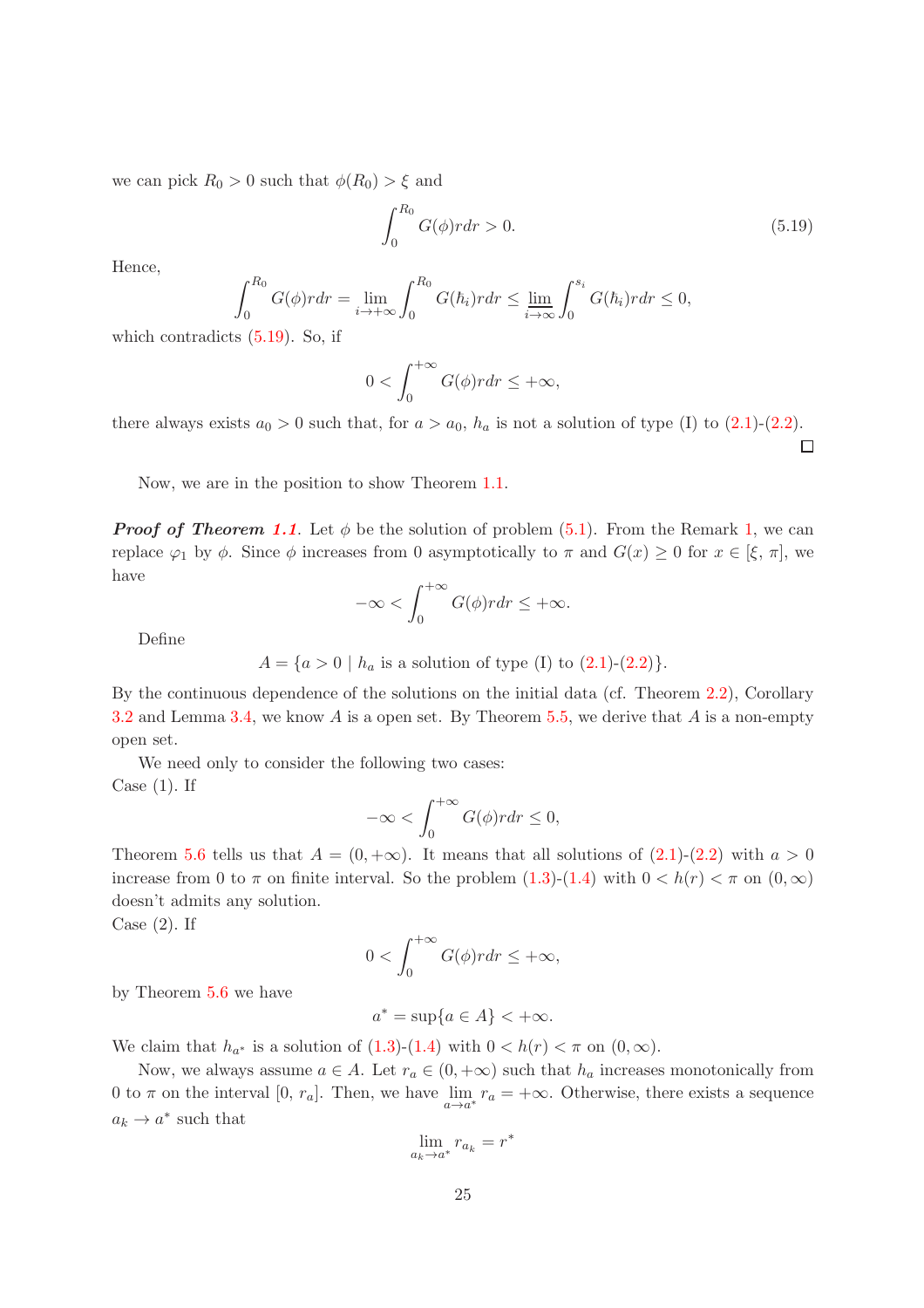where  $r^* \in (0, +\infty)$ . By Theorem 2.2, we have that  $h_{a^*}$  is also a solution of type (I), which contradicts the definition of  $a^*$ .

As  $\lim_{a \to a^*} r_a = +\infty$ , Theorem 2.2 tells us that

$$
h'_{a^*}(r) \ge 0
$$
 and  $0 \le h_{a^*}(r) \le \pi$ ,  $r \in (0, +\infty)$ .

Then, we have

$$
\lim_{r \to +\infty} h_{a^*}(r) = l.
$$

By Corollary 3.2 and the fact  $\pi$  is a trivial solution of equation (2.1), we have that

$$
0 < h_{a^*}(r) < \pi \quad \text{for any} \quad r \in (0, +\infty) \qquad \text{and} \qquad \xi < l \leq \pi.
$$

By Lemma 3.3, we have that  $l = \pi$  and  $h_{a^*}(r)$  converge to  $\pi$  exponentially as  $r \to +\infty$ . Hence  $h_{a^*}(r)$  is a solution of  $(1.3)-(1.4)$  with  $0 < h(r) < \pi$  on  $(0,\infty)$ . Thus, we complete the proof of the theorem.

#### 6 Applications to the equations of Landau-Lifshitz type

In this section, we will generalize and improve the results due to Gustafson and Shatah in [7] as an application of Theorem 1.1. First we recall the Landau-Lifshitz equation

$$
\partial_t u = u \times \Delta u,
$$

where  $u : M \times \mathbb{R} \to S^2$  and "  $\times$ " denotes the cross product in  $\mathbb{R}^3$  (see [9]). We would like to consider the Schrödinger flows for maps  $u : M \times \mathbb{R} \to S^2$  corresponding to the functional

$$
\widetilde{F}(u) = \int_M |\nabla u|^2 dM + \int_M \widetilde{H}(u) dM
$$

in the sense of [3]. The equation of flows can be expressed as

$$
u_t = u \times (\Delta u - \nabla H(u)).
$$
\n(6.1)

The stationary solutions of this equation satisfy

$$
\Delta u + |\nabla u|^2 u = \nabla \widetilde{H}(u).
$$

This is just the elliptic system of harmonic maps with potential  $\widetilde{H}(u)$  from M into  $S^2$ . When M is a compact Riemann surface of some symmetry and  $H \equiv 0$ , Ding and Yin have studied the existence of special periodic solutions to the Landau-Lifshitz equation. For details we refer to [4]. Such a special class of periodic solutions can also be called as "geometric solitons" in [11, 12]. For the case  $M \equiv \mathbb{R}^2$  and  $\widetilde{H}(u) \equiv \widetilde{G}(d(u))$ , where  $d(u)$  denotes the geodesic distance from  $u \in S^2$  to the north pole  $P = (0, 0, 1)$ , we would like to consider the equivariant solutions to  $(6.1)$  written by

$$
u(x,t) = (\sin h(r)\cos(m\theta + wt), \sin h(r)\sin(m\theta + wt), \cos h(r)),
$$
\n(6.2)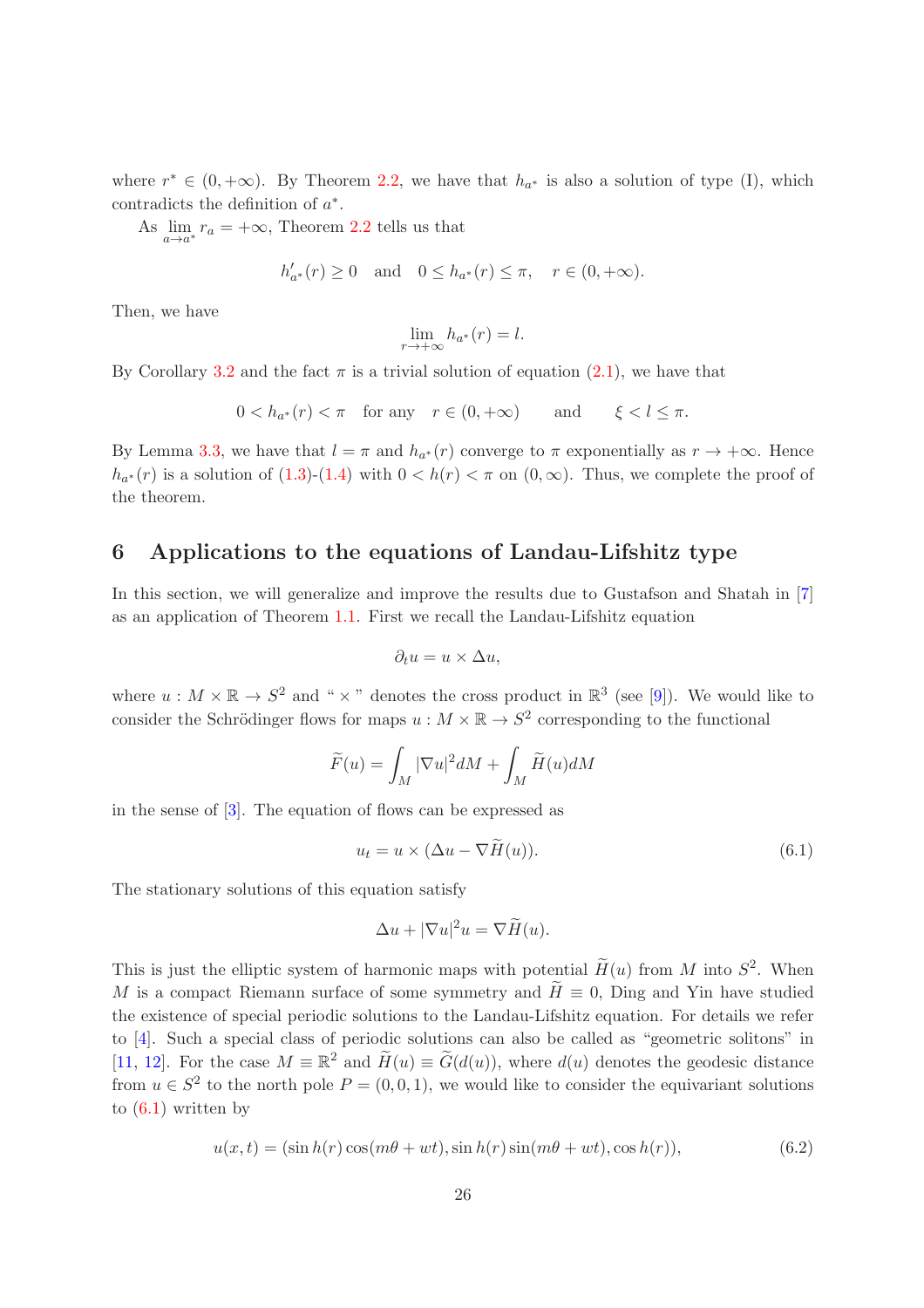where  $(r, \theta)$  is the polar coordinates on  $\mathbb{R}^2$  and  $m \in \mathbb{Z}\setminus\{0\}$ . Substituting  $(6.2)$  into  $(6.1)$ , we obtain

$$
h'' + \frac{1}{r}h' - \frac{m^2}{r^2}\sin h \cos h = \tilde{g}(h) + \omega \sin h
$$
 (6.3)

where  $\widetilde{g}(x) = \widetilde{G}'(x)$ . Set

$$
g(h) = \tilde{g}(h) + \omega \sin h,
$$

then equation  $(6.3)$  is of the same form as  $(1.3)$ .

In particular, the following equation of Landau-Lifshitz type is of strong physical background

$$
\partial_t u = u \times (\Delta u + \lambda u_3 k), \tag{6.4}
$$

.

where

$$
u(x,t): \mathbb{R}^2 \times \mathbb{R} \to \mathbb{S}^2, \quad \widehat{k} = (0,0,1), \quad \lambda > 0.
$$

For more details we refer to [7] and the references therein. The equation (6.4) is of a Hamiltonian structure and its Hamiltonian energy functional is:

$$
E=E_e+\lambda E_a.
$$

Here, the exchange energy  $E_e$  and the anisotropy energy  $E_a$  are defined respectively by

$$
E_e = \frac{1}{2} \int_{\mathbb{R}^2} |\nabla u|^2
$$
 and  $E_a = \frac{1}{2} \int_{\mathbb{R}^2} 1 - u_3^2$ 

It is worthy to point out that, when  $\lambda \neq 0$ , the static solutions with finite energy to (6.4) are ruled out by Pohozaev identity.

Gustafson and Shatah in [7] considered the existence of such equivariant solutions to (6.4) as (6.2). In the present case, the corresponding equation reads

$$
h'' + \frac{1}{r}h' - \frac{m^2}{r^2}\sin h \cos h - g(h) = 0,
$$
\n(6.5)

where

$$
g(h) = (\omega + \lambda \cos h) \sin h.
$$

Note (6.5) is a special case of the equation (1.3). By variational methods, Gustafson and Shatah in [7] obtained the following results.

**Proposition 6.1.** For any  $m \in \mathbb{Z}\backslash\{0\}$  there exists a positive number  $\omega_0$  with  $0 < \omega_0 \leq \frac{1}{m}$  $\frac{1}{|m|}$  such that, if  $0 < \omega < \omega_0 \lambda$ , the equation  $(6.4)$  with  $\lambda > 0$  admits a solution of form  $(6.2)$  with  $h(r)$ satisfying  $0 < h(r) < \pi$  on  $(0, \infty)$ .

A natural problem is whether or not  $\omega_0$  can be accurately determined. On the other hand, One also wants to know whether or not the equation  $(6.4)$  admits a solution of form  $(6.2)$  as  $\omega \notin (0, \omega_0\lambda)$ . In other words, when  $g(h) = (\omega + \lambda \cos h) \sin h$ , where  $\omega \notin (0, \omega_0\lambda)$ , is the problem (1.3)-(1.4) solvable? As a direct application of Theorem 1.1, we can completely answer the above problems. More precisely, as a direct corollary of Theorem 1.1 we have the following more general results: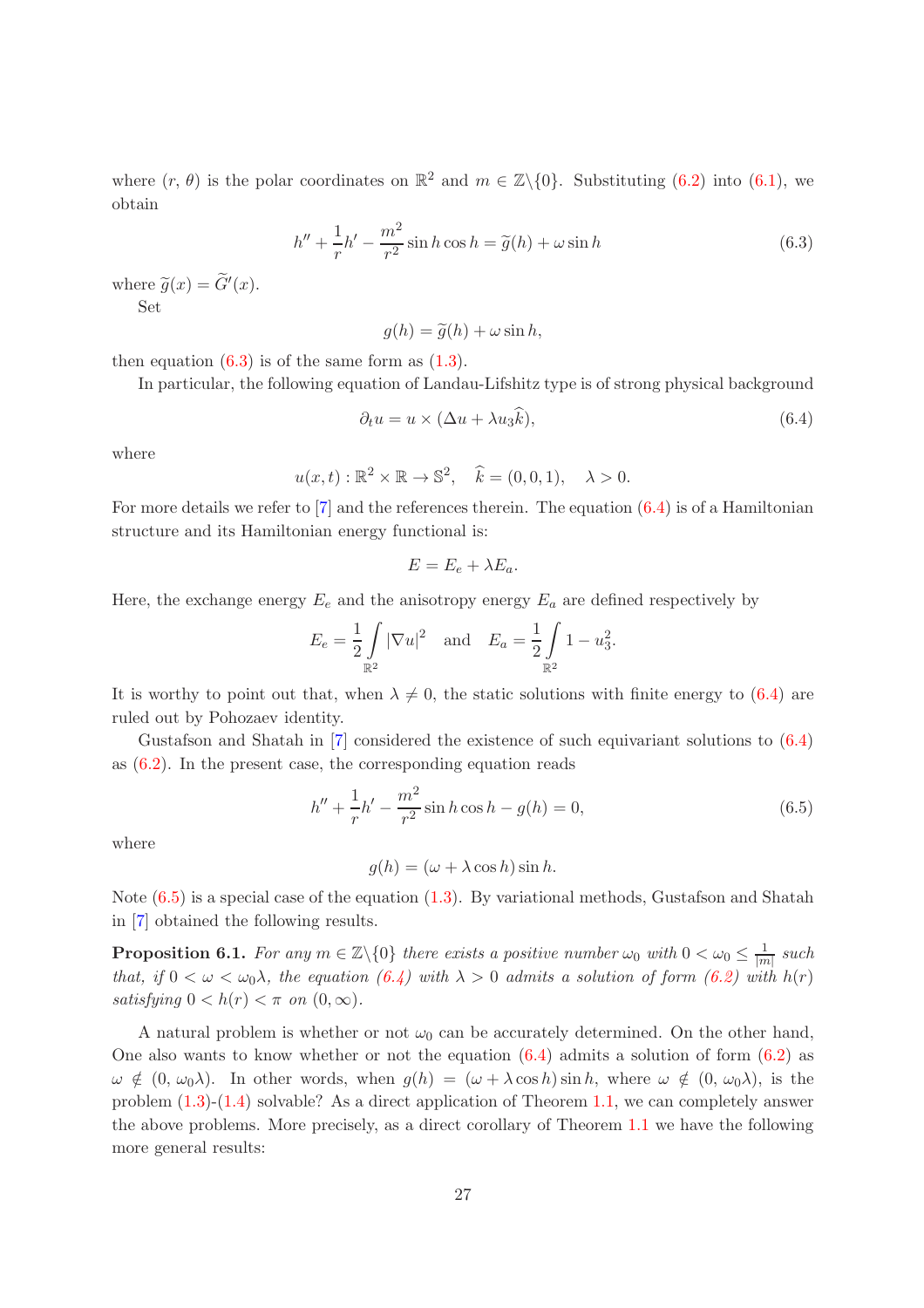**Theorem 6.2.** Let  $(M, g)$  be an Euclidean space  $\mathbb{R}^2$ . Assume that the potential function  $\widetilde{H}(u) =$  $\widetilde{G}(d(u)) : S^2 \to \mathbb{R}$  with

$$
\widetilde{G}'(x) = g(x) - \omega \sin x,
$$

where  $g(\cdot)$  satisfies  $(i) - (iii)$ . Then the equation  $(6.1)$  admits a solution of form  $(6.2)$  with  $h(r)$  satisfying  $0 < h(r) < \pi$  on  $(0, \infty)$  if and only if G, which is defined by  $G(x) = -\int_x^{\pi} g(t)dt$ , satisfies

$$
0 < \int_0^\infty G(\varphi_1(r)) \, r dr \leq \infty.
$$

Especially, for the equation  $(6.4)$  with  $\lambda > 0$  we have the following

**Theorem 6.3.** For any  $m \in \mathbb{Z}\backslash\{0\}$  the equation (6.4) with  $\lambda > 0$  admits a solution of form (6.2) with h(r) satisfying  $0 < h(r) < \pi$  on  $(0, \infty)$  if and only if

$$
0 < \omega < \frac{\lambda}{|m|}.
$$

*Proof.* In order to prove the theorem, we only need to show the solvability of  $(1.3)-(1.4)$  with

$$
g(h) = (\omega + \lambda \cos h) \sin h.
$$

If the problem (1.3)-(1.4) with  $q(h)$  as above admits a solution  $h(r)$ , by Pohozaev identity, we get

$$
\int_0^{+\infty} G(h(r))r dr = 0,
$$

where

$$
G(h) = \frac{\lambda}{2}\sin^2 h - \omega(1 + \cos h).
$$

Obviously, when  $\frac{\omega}{\lambda} \leq 0$ , there holds true  $G(x) \geq 0$  for any  $x \in [0, \pi]$ . On the other hand, when  $\frac{\omega}{\lambda} \geq 1$  we have  $G(x) \leq 0$  for any  $x \in [0, \pi]$ . No matter which case happens, for any function  $h(r)$  with  $0 \leq h(r) \leq \pi$  on  $(0, \infty)$  there holds true

$$
\int_0^{+\infty} G(h(r))r dr = 0,
$$

if and only if

$$
G(h) \equiv 0.
$$

This implies  $h \equiv \pi$  or 0, since  $\pi$  is an only zero point of  $G(x)$  on the interval  $[0, \pi]$  as  $\frac{\omega}{\lambda} < 0$  or  $\frac{\omega}{\lambda} \ge 1$  while there exist only two zero points of  $G(x)$  on the interval  $[0, \pi]$  in the case  $\frac{\omega}{\lambda} = 0$ , i.e. 0 and  $\pi$ . Hence the problem (1.3)-(1.4) doesn't admit a solution with  $0 < h(r) < \pi$  on  $(0, \infty)$  if  $\omega$  satisfies  $\frac{\omega}{\lambda} \leq 0$  or  $\frac{\omega}{\lambda} \geq 1$ .

Next, we need only to consider the solvability of  $(1.3)-(1.4)$  in the case  $0 < \frac{\omega}{\lambda} < 1$ . For this case, it's easy to check  $g(x)$  satisfies the conditions  $(i) - (iii)$ .

By a direct calculation, we have

$$
\int_0^{+\infty} G(\varphi_1) r dr = \begin{cases} +\infty, & |m| = 1, \\ \left(\frac{\lambda}{|m|} - \omega\right) C_0, & |m| \ge 2. \end{cases}
$$